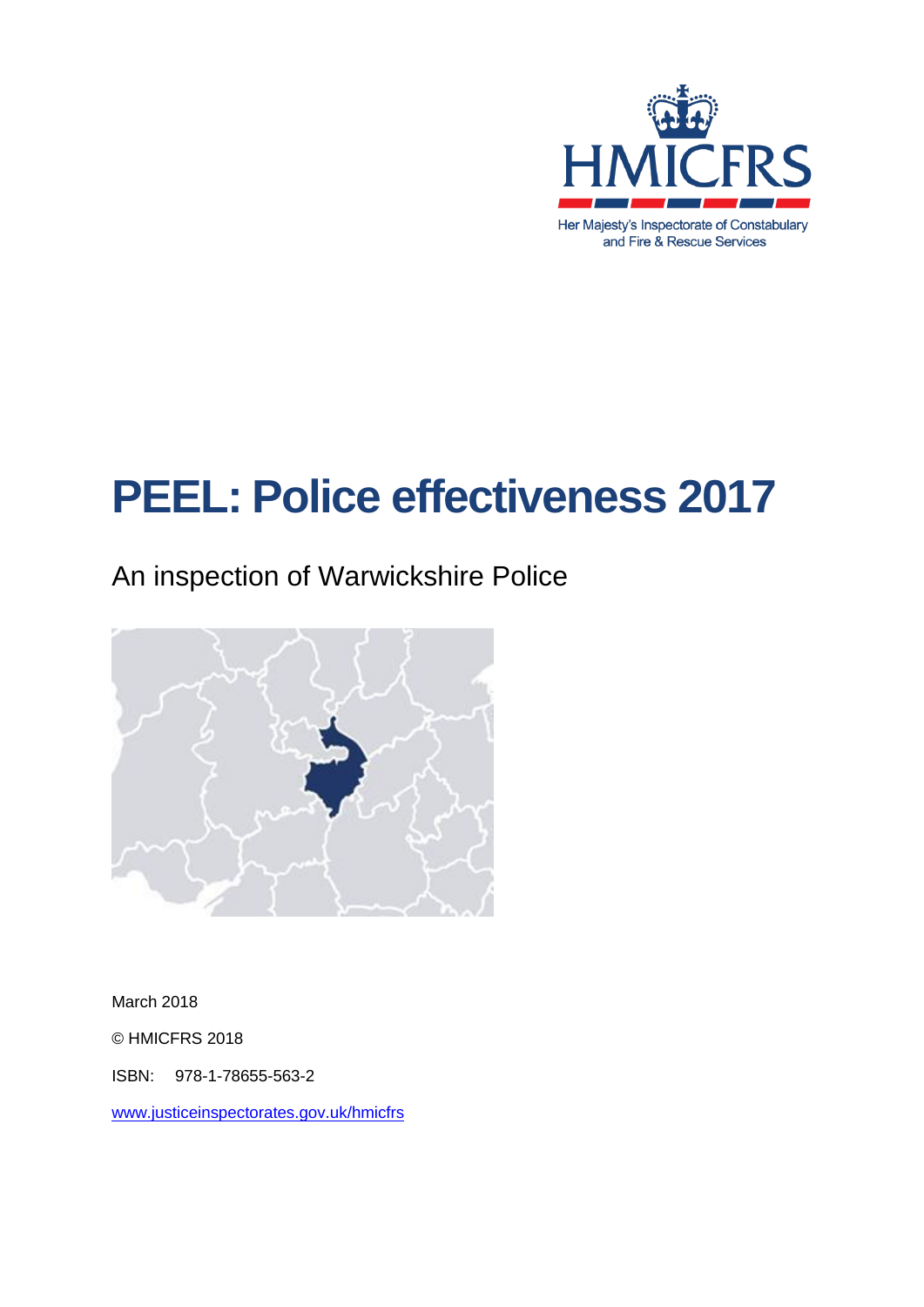# **Contents**

| 25 |
|----|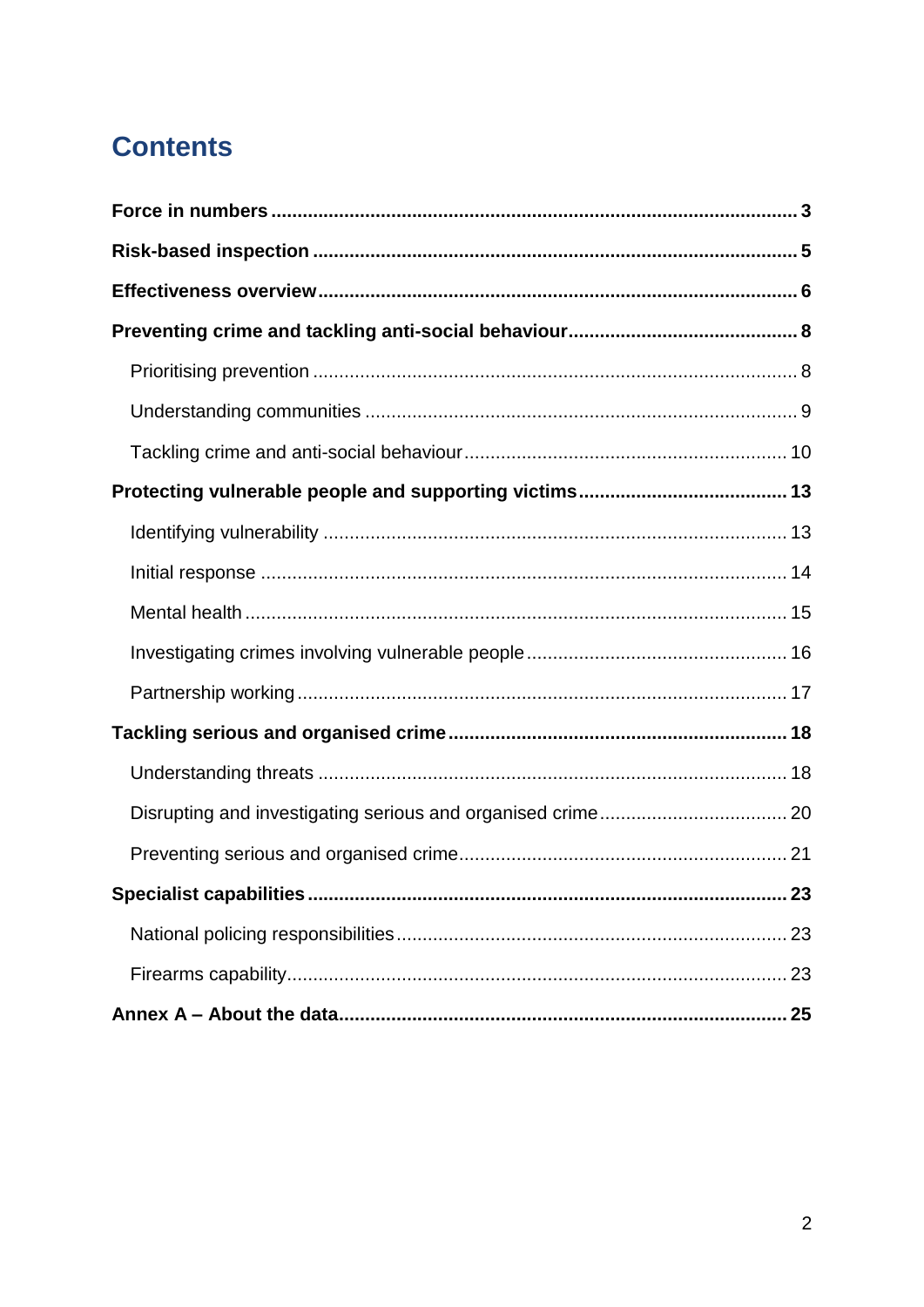# <span id="page-2-0"></span>**Force in numbers**



Incidents per 1,000 population 12 months to 30 **June 2017** 



Anti-social behaviour

Anti-social behaviour (ASB) incidents per 1,000 population 12 months to 31 March 2017

Change in ASB incidents 12 months to 31 March 2016 against 12 months to 31 March 2017



Crime (excluding fraud)

Crimes recorded per 1,000 population 12 months to 30 June 2017

Change in recorded crime 12 months to 30 June 2016 against 12 months to 30 **June 2017** 

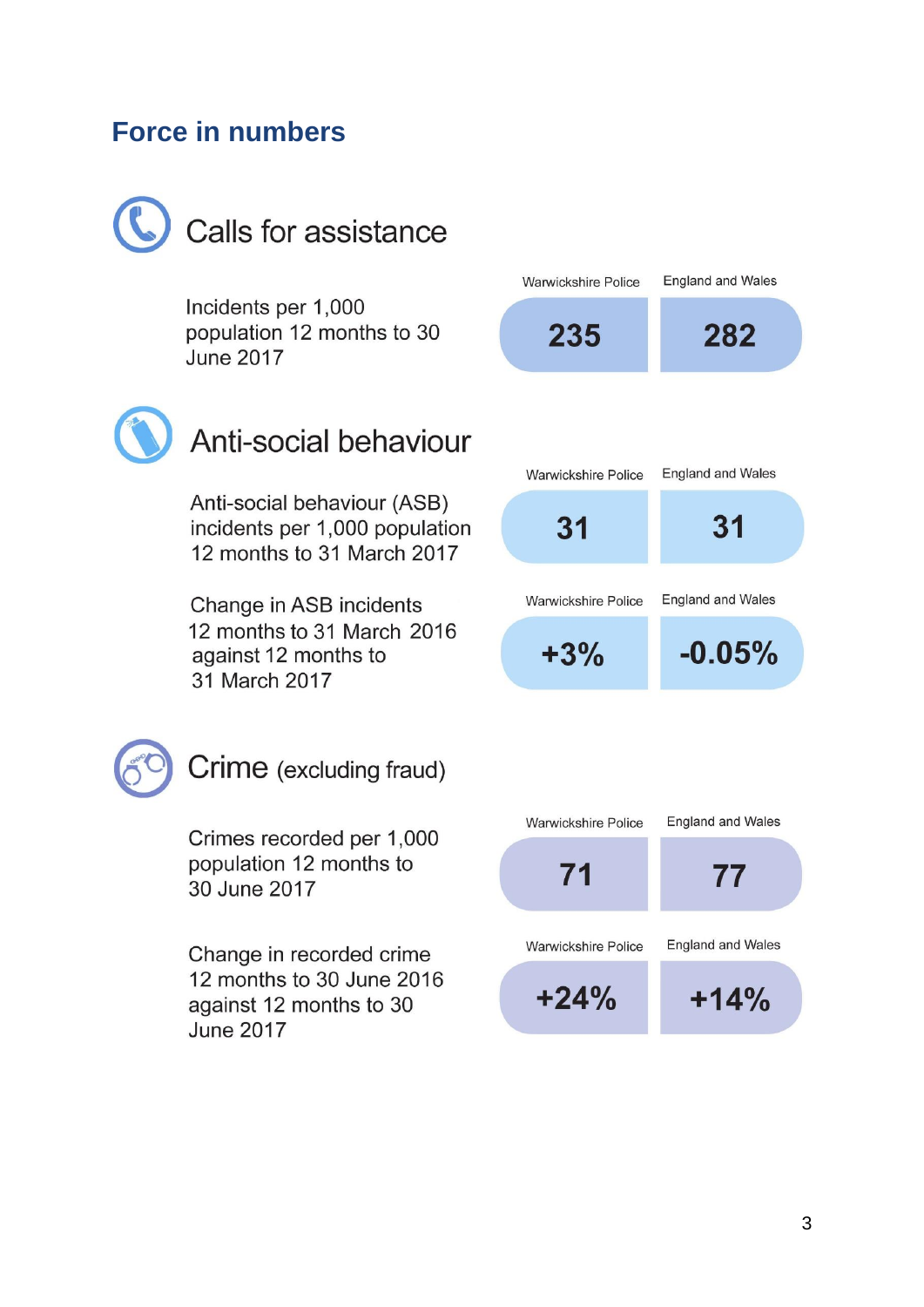

**\*Figures are shown as proportions of outcomes assigned to offences recorded in the 12 months to 30 June 2017. For further information about the data in this graphic please see annex A.**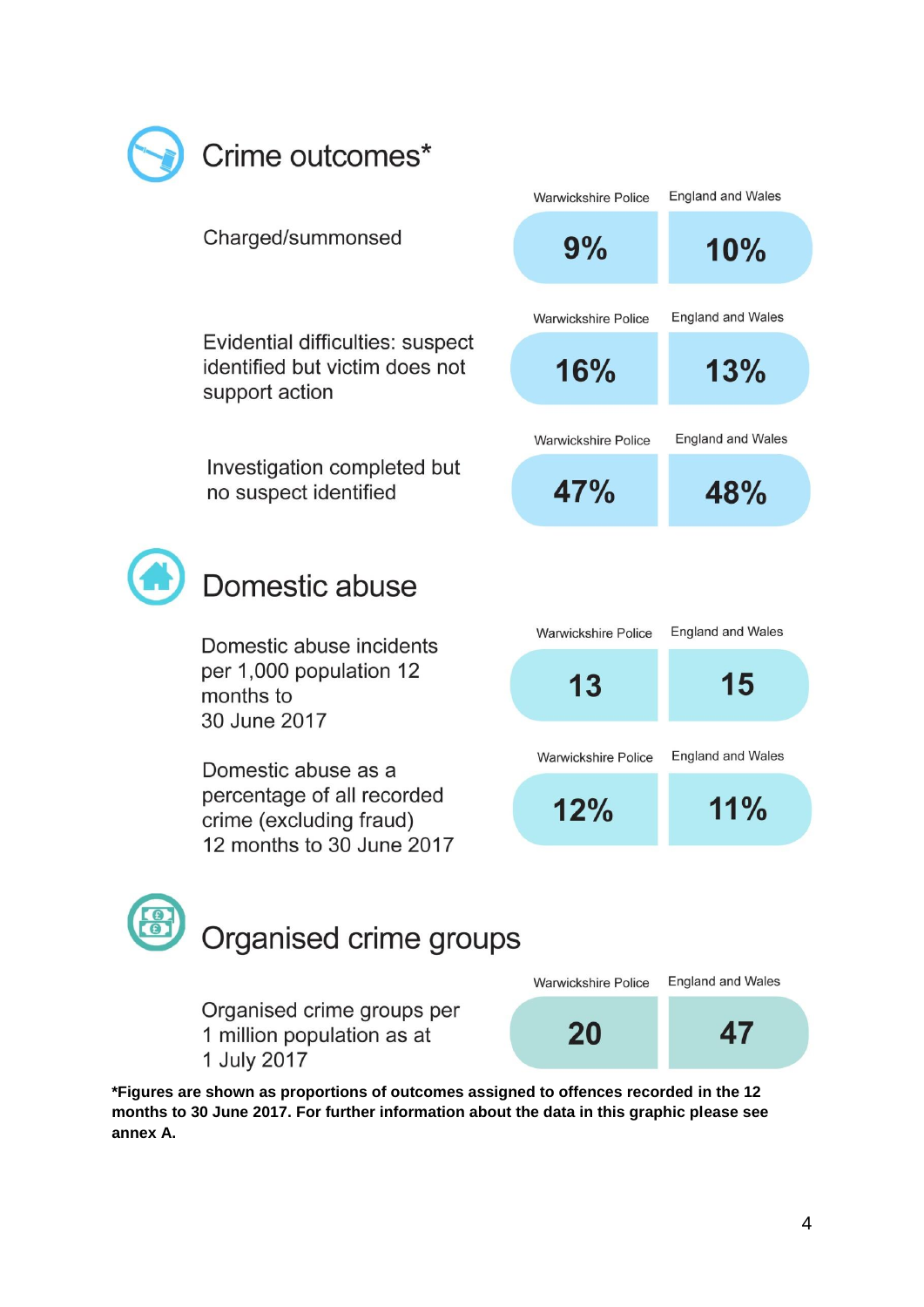# <span id="page-4-0"></span>**Risk-based inspection**

HMICFRS adopted an interim risk-based approach to inspection in 2017 in order to focus more closely on areas of policing where risk to the public is most acute.<sup>1</sup> Under this approach, not all forces are assessed against every part of the PEEL effectiveness programme every year. Warwickshire Police was assessed against the following areas in 2017:

- Preventing crime and tackling anti-social behaviour;
- Protecting vulnerable people;
- Tackling serious and organised crime; and
- Specialist capabilities.

1

Judgments from 2016<sup>2</sup> remain in place for areas which were not re-inspected in 2017. HMICFRS will continue to monitor areas for improvement identified in previous inspections and will assess how well each force has responded in future reports.

<sup>1</sup> Full details of the interim risk-based approach are available from the HMICFRS website: [www.justiceinspectorates.gov.uk/hmicfrs/peel-assessments/how-we-inspect/2017-peel](https://www.justiceinspectorates.gov.uk/hmicfrs/peel-assessments/how-we-inspect/2017-peel-assessment/#risk-based)[assessment/#risk-based](https://www.justiceinspectorates.gov.uk/hmicfrs/peel-assessments/how-we-inspect/2017-peel-assessment/#risk-based)

<sup>2</sup> The 2016 effectiveness report for Warwickshire Police can be found on the HMICFRS website: [www.justiceinspectorates.gov.uk/hmicfrs/publications/peel-police-effectiveness-2016-warwickshire](http://www.justiceinspectorates.gov.uk/hmicfrs/publications/peel-police-effectiveness-2016-warwickshire)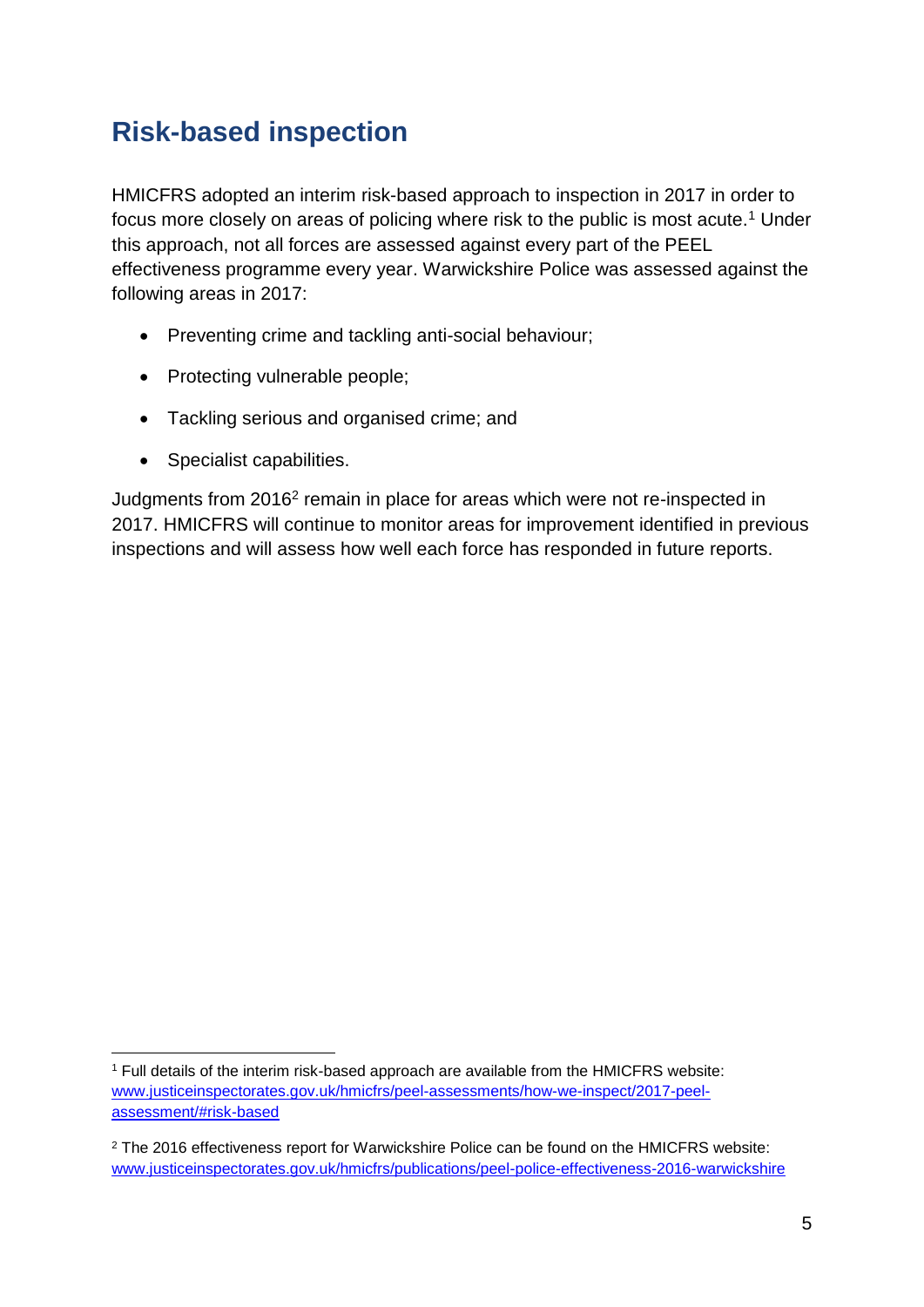# <span id="page-5-0"></span>**Effectiveness overview**

# **Judgments**

Overall effectiveness 2017 **and COVID Requires improvement** 

| Question                                               | Grade                | Last<br>inspected |
|--------------------------------------------------------|----------------------|-------------------|
| Preventing crime and tackling anti-social<br>behaviour | Requires improvement | 2017              |
| Investigating crime and reducing re-<br>offending      | Good                 | 2016              |
| Protecting vulnerable people                           | Requires improvement | 2017              |
| Tackling serious and organised crime                   | Requires improvement | 2017              |
| Specialist capabilities                                | Ungraded             | 2017              |

# **Summary**

Warwickshire Police has been assessed as requiring improvement in respect of how effective it is at keeping people safe and reducing crime. This contrasts with last year's assessment, when we judged the force to be good.

The force has not responded well enough to our previous recommendations. The use of structured problem-solving techniques to prevent crime and anti-social behaviour is not widespread within neighbourhood teams and the force's understanding of its communities is insufficiently advanced. This means its response to problems is not always based on feedback from local communities and it does not evaluate its use of tactics and interventions to improve its service to the public.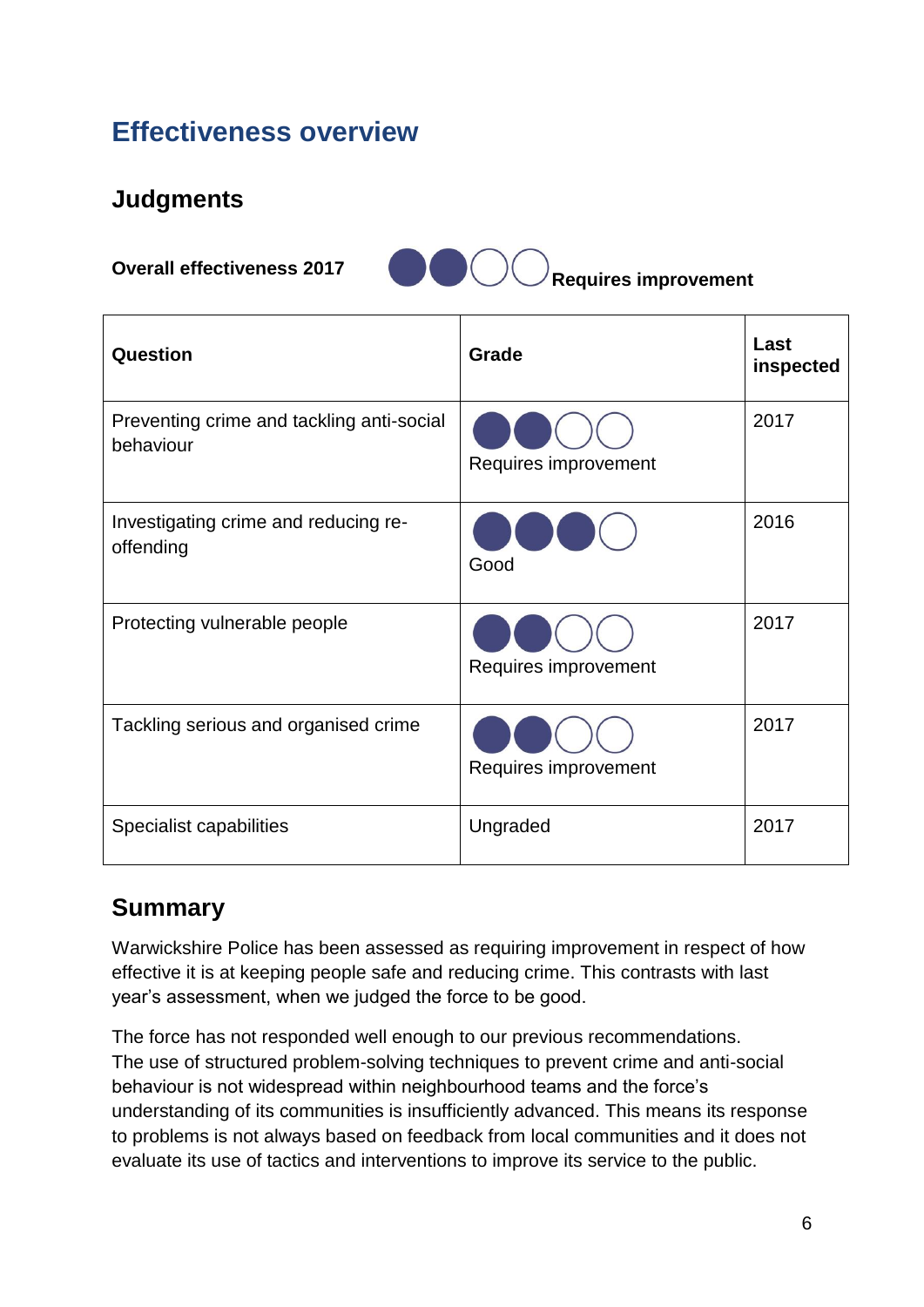Warwickshire Police's workforce displays a strong understanding of the signs of vulnerability. It investigates crimes involving vulnerable people well. The scheduled replacement of outdated ICT systems in the control room is anticipated to improve how the force recognises and responds to the needs of vulnerable people when they first contact the force.

The force's approach to serious and organised crime requires improvement. The force works well with other organisations to increase its understanding of the risks posed by organised crime groups (OCGs); however, its processes for scrutinising the use of tactics and interventions are under developed. The force knows it must ensure that the prevention of serious and organised crime is based on a comprehensive understanding of the threats posed by this type of criminality. Constructive arrangements with partner organisations (such as local authorities, or health and education services) mean the force works effectively in the prevention of organised crime. In particular, joint schemes to help people who are becoming involved in this sort of crime work well.

Warwickshire Police has the necessary arrangements in place to ensure that it can fulfil its national policing responsibilities, and to respond to an attack requiring an armed response.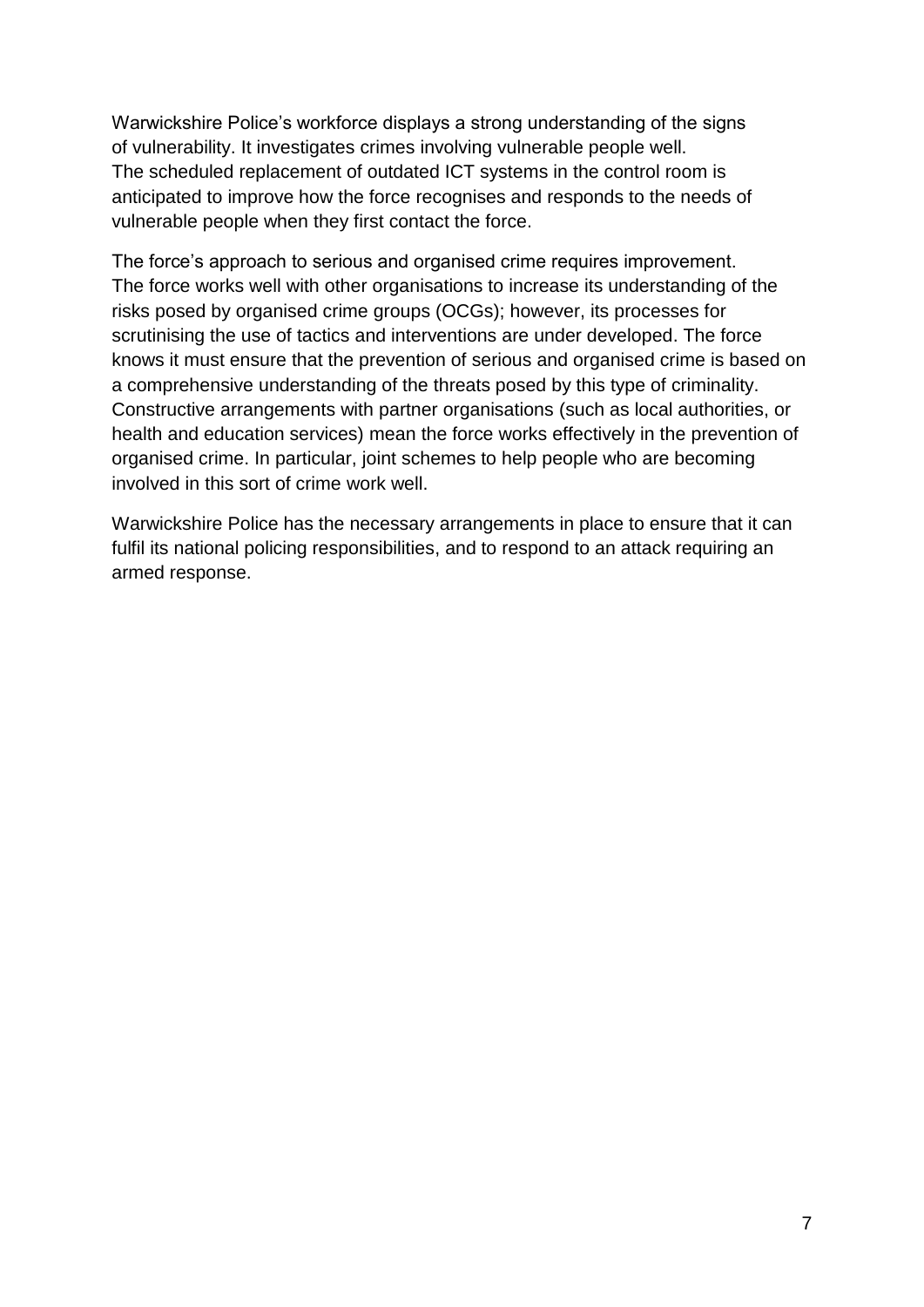# <span id="page-7-0"></span>**Preventing crime and tackling anti-social behaviour**



**Requires improvement**

### <span id="page-7-1"></span>**Prioritising prevention**

Warwickshire Police has entered into a strategic alliance with West Mercia Police (in this report, we will refer to this strategic alliance simply as the alliance). Both forces share a single vision and set of values, and work to a harmonised set of policies. In this inspection, all references to the alliance can be read as applying equally to either force.

Warwickshire Police places crime prevention at the heart of its approach to keeping people safe and reducing crime. The force's vision is to protect the public from death, injury, loss and distress, and it aspires to be great at protecting the most vulnerable. We found that the workforce understands this well; however, the use of structured problem-solving techniques to prevent crime and anti-social behaviour varies considerably and neighbourhood policing teams are not trained in their use. This area for improvement was highlighted in our last two effectiveness inspections and it is apparent that the force is yet to respond adequately. The public cannot yet be confident that Warwickshire Police is active in its prevention of crime and anti-social behaviour.

The force remains committed to local policing. Each area has a designated safer neighbourhood team (SNT), with police officers and PCSOs assigned to defined geographical areas; this reflects the importance the alliance places on engagement, visibility and collaboration with the public and partners in accordance with its service priorities.

HMICFRS also examined whether officers assigned to duties responding to 999 and 101 calls contribute to the SNT community model. The officers reported that their commitment to responding to calls from the public precluded them from this activity. We also found that neighbourhood officers are sometimes reassigned to other duties; this represents a similar position to our findings in 2016. Taking local officers away from their communities is likely to undermine a force's commitment to local people. It would be useful for the force to determine how often neighbourhood officers are abstracted from their core roles, what the underlying causes are, and what effect it has on communities.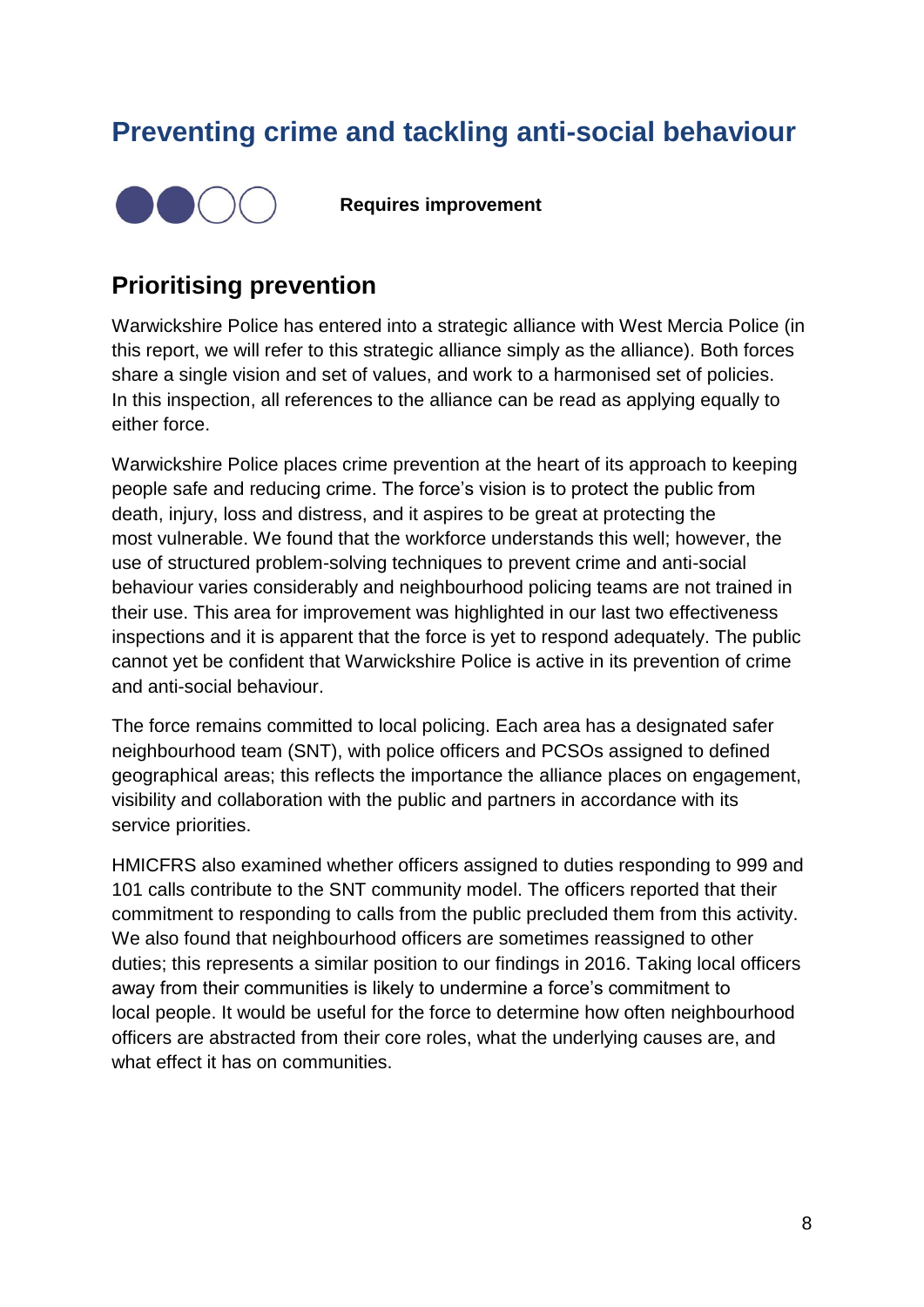### <span id="page-8-0"></span>**Understanding communities**

Warwickshire Police demonstrates an understanding of its communities, but this is largely based on the depth of knowledge that individual officers have accumulated about the areas they police. While this knowledge is important, the force would benefit from a greater insight into local demographics; this is particularly important in respect of newly settled residents, communities that have less trust and confidence in the police and local people who are vulnerable. Many forces systematically research local populations to ensure that the service they are providing to people or communities who are less likely to complain or take part in traditional forms of engagement, so-called 'hidden' communities, is adapted to their needs. The approach in the Warwickshire force area lacks both consistency and the assurance that a professional service can be provided to all communities.

While more analytical work could be done to understand local communities, we recognise that neighbourhood teams obtain information from the internet and work constructively with other organisations to identify emerging trends and patterns of offending. The force scrutinises the effectiveness of its response to local crime and anti-social behaviour at monthly meetings of supervisors; it also expects neighbourhood teams to keep up to date with this progress on an internet site known as 'Warwickshire observatory'; however, we found that officers were unaware of it. The force needs to review how its neighbourhood teams gather community intelligence so it can be confident they understand where harm is most likely to occur.

Despite this, we recognise that there are effective channels of communication in place with different communities. The alliance has a well-established independent advisory group (IAG) network which provides a dependable means of seeking feedback from communities. This network has influenced how the force manages significant incidents and events. IAG representation includes community leaders who provide a reference point to ensure that the service provided by the force reflects community interests and needs.

In an effort to improve services, the force seeks to understand what matters to local people and it provides opportunities for them to influence policing priorities: for example, the use of online voting and community forums. Although we found that officers were able to describe the different ways they engage with the public, HMICFRS considers that a deeper understanding of communities would enable better interaction with local people. The alliance has an opportunity to put this right through the development of its community engagement strategy. Our expectations are that this should be founded on detailed knowledge of established and more recently settled communities; it should set out clear expectations on the involvement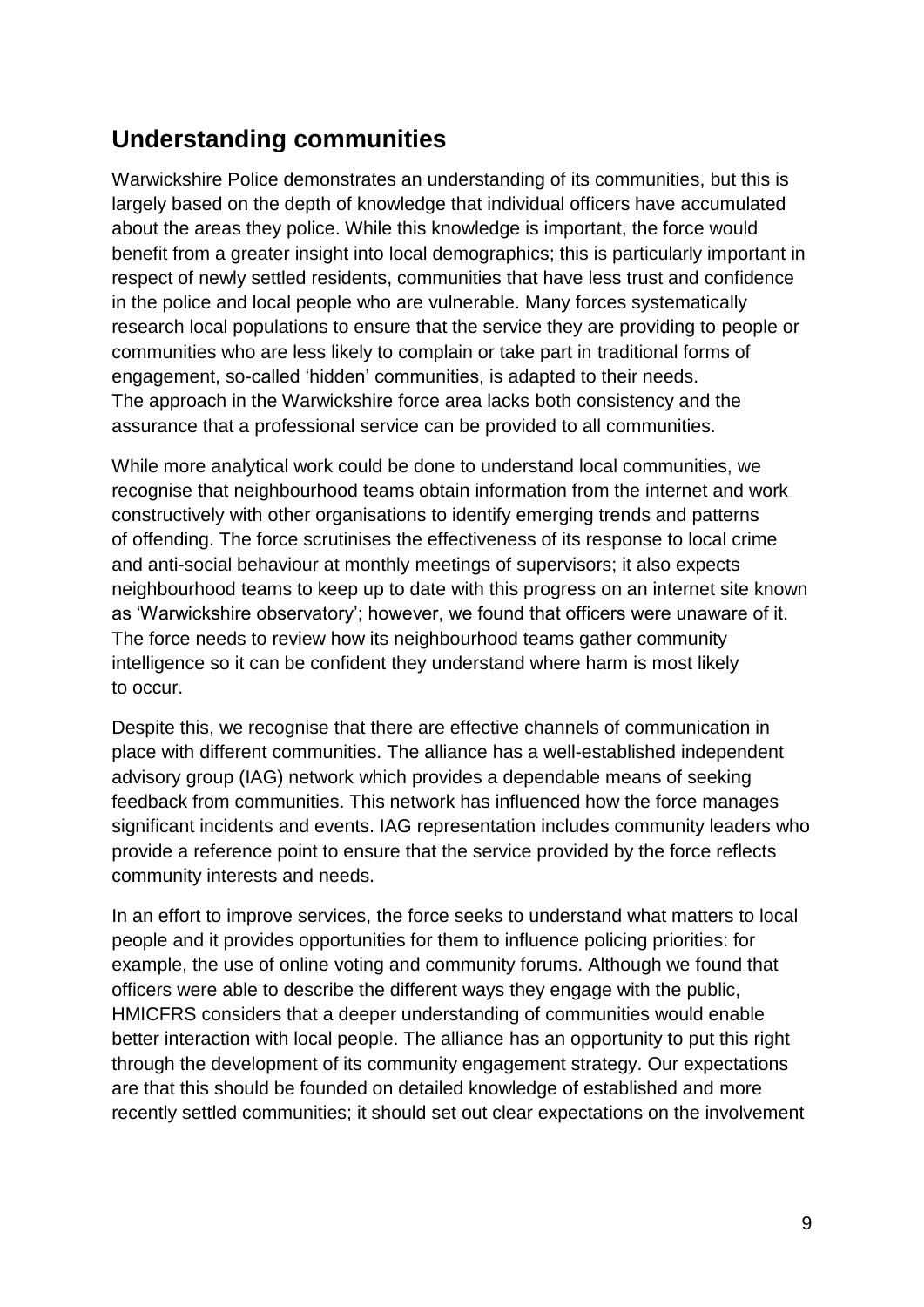of local commanders and it should make provision for digital and other facilities to be available to frontline staff to enable them to communicate effectively in their communities.

# <span id="page-9-0"></span>**Tackling crime and anti-social behaviour**

Warwickshire Police requires improvement in how it tackles crime and anti-social behaviour. We found that the response to day-to-day policing demands is prioritised above longer-term problem solving. More positively, the force benefits from good relationships with partner organisations; for example, cases of anti-social behaviour are reviewed by a broad range of professionals to determine how best to support victims, manage offenders and find lasting resolution to problems. However, we would expect a commitment to address the underlying causes of crime and disorder to be a more prominent characteristic of how Warwickshire Police operates. This should include support, training and other facilities to promote joint working being made available to frontline workers to bring about lasting solutions to community problems.

HMICFRS also looked at whether the force made use of legislative powers and effective tactics in the fight against crime and anti-social behaviour. The use of legal powers is in line with other forces in England and Wales. Of particular note is that the force makes good use of dispersal orders: these prevent young people gathering in areas known for crime and anti-social behaviour.

We also noted that the alliance has introduced three community problem-solving co-ordinators. The co-ordinators have expert knowledge of the legal powers available to prevent or reduce the likelihood of individuals breaking the law. They offer significant support to local neighbourhood teams and make sure that they use the full range of tactics and interventions available to them. This is an important step in deepening the understanding of how best to resolve persistent problems in communities and reduce crime.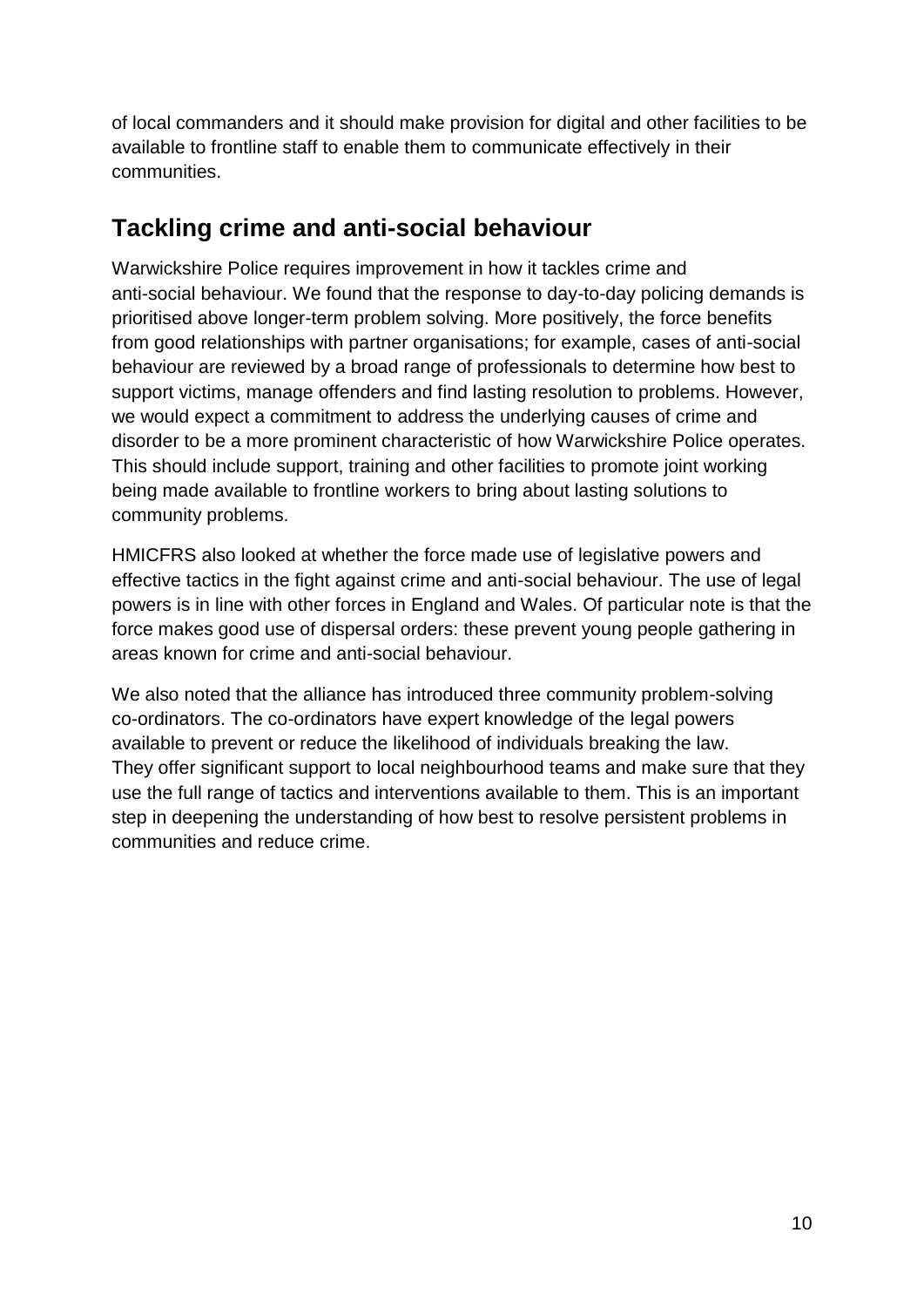

#### **Figure 1: Rate of anti-social behaviour (ASB) powers per 1 million population, by force, in the 12 months to 30 June 2017<sup>3</sup>**

#### **Source: 2016 and 2017 HMICFRS data return For further information about this data, please see annex A**

1

Although the force makes use of police powers and tactics to reduce offending, it does not have a good understanding of the true value of their effect. This is because the powers are not currently properly evaluated. Warwickshire Police has an opportunity to put this right as its main information and communications technology (ICT) operating platform is due for replacement. The force views this as a way to enhance the capability of its neighbourhood teams to use preventative methods and improve the service they provide to the public. Currently, several different systems hold information about offenders, locations and vulnerable people, meaning that information might be missed when community problems are prioritised and action is taken to address them. The full integration of information systems will provide greater assurance of the force being able to evaluate the effect of problem-solving activity.

<sup>3</sup> Bedfordshire, Derbyshire, Greater Manchester, the Metropolitan Police and Suffolk forces were unable to provide any 2017 ASB use of powers data. Gloucestershire, Hertfordshire, Humberside and Merseyside forces were only able to provide partial 2017 ASB use of powers data. Greater Manchester Police was unable to provide any 2016 ASB use of powers data.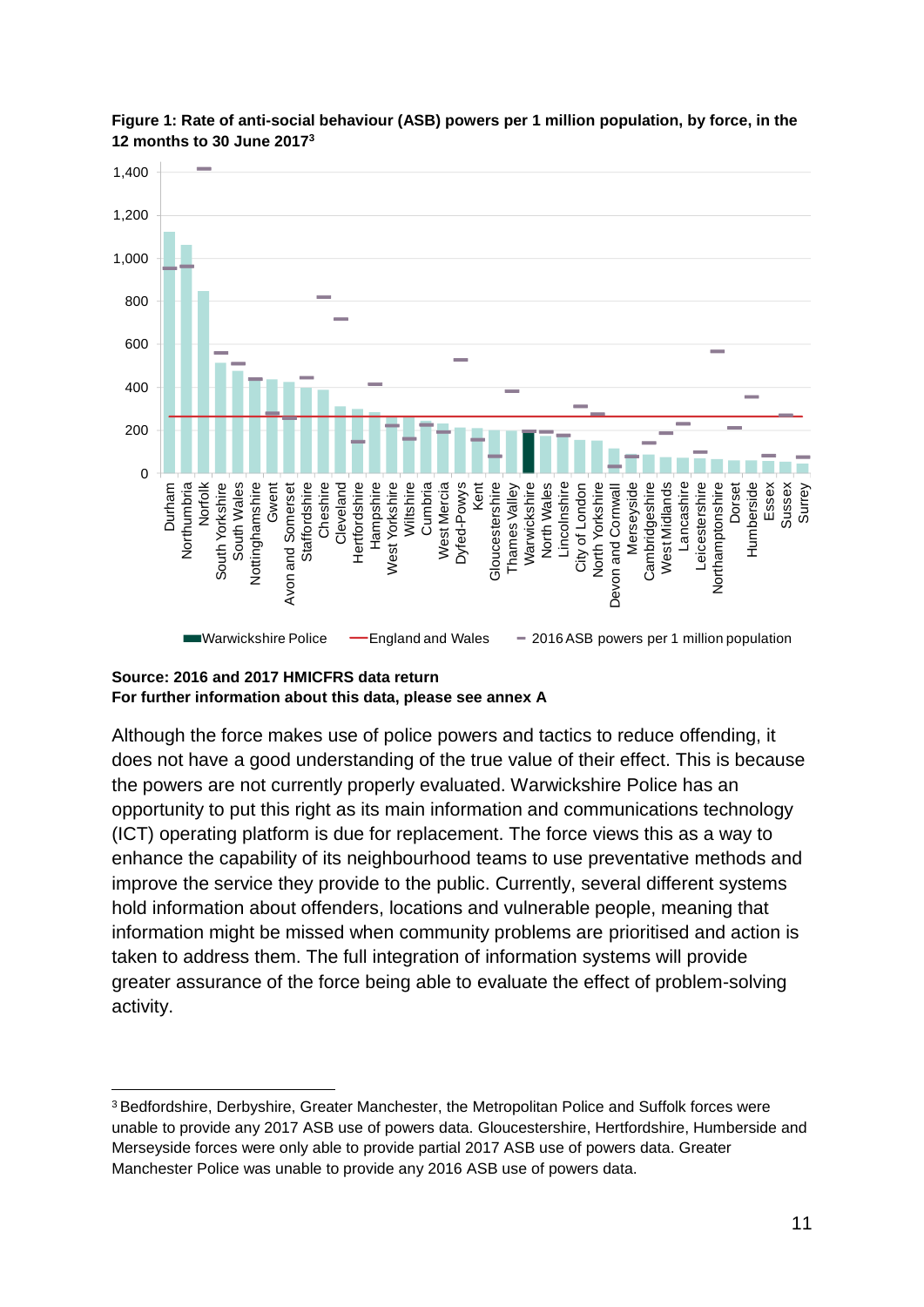#### **Areas for improvement**

- The force should ensure that local policing teams routinely engage with local communities and undertake structured problem solving with partner organisations to prevent crime and anti-social behaviour.
- The force should work with local people and partner organisations to improve its understanding of local communities, to understand their needs. It should supplement this with focused analysis to inform activity and prioritisation.
- The force should evaluate and share effective practice routinely, both internally and with partner organisations, to continually improve its approach to the prevention of crime and anti-social behaviour.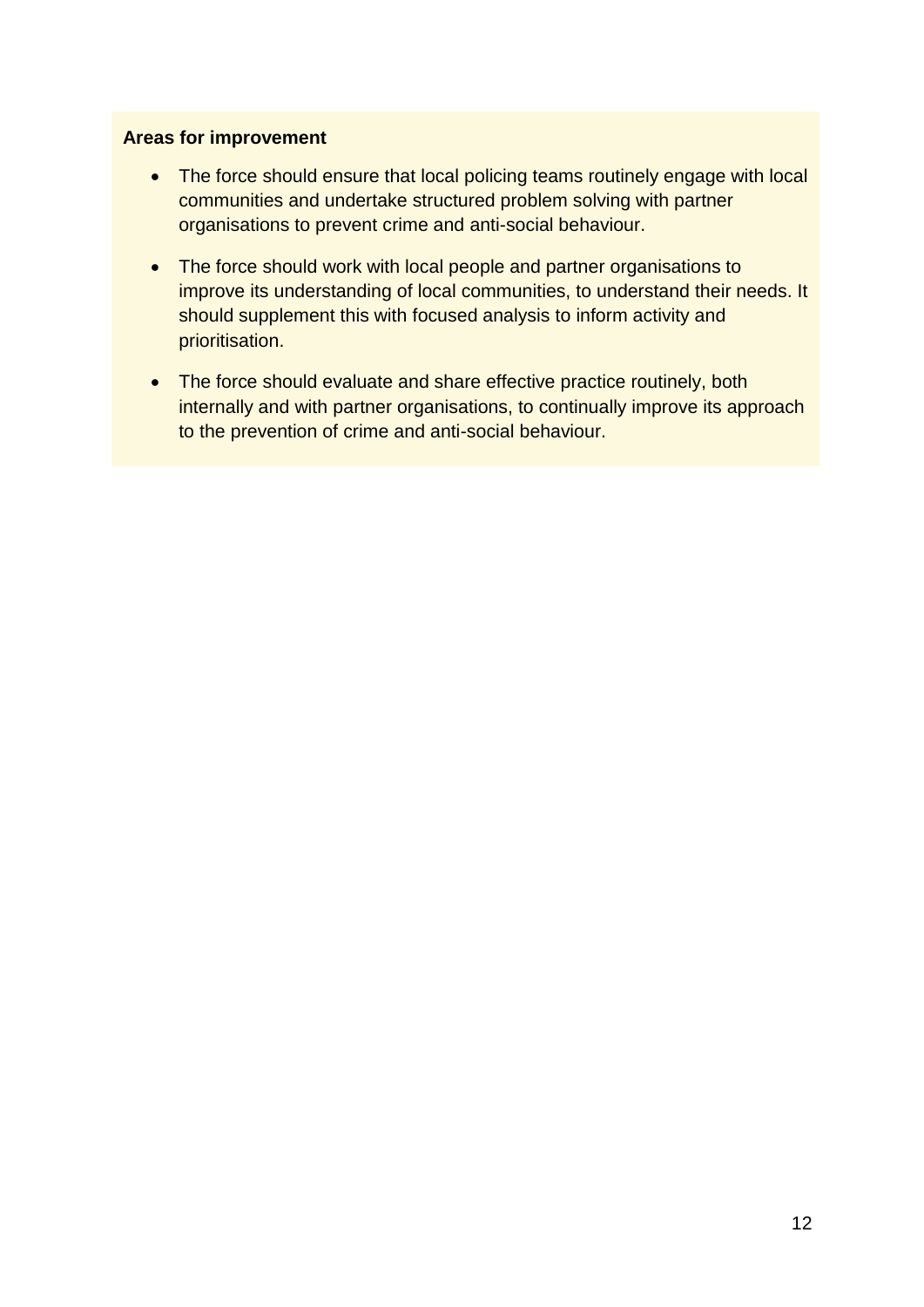# <span id="page-12-0"></span>**Protecting vulnerable people and supporting victims**



1

**Requires improvement**

#### <span id="page-12-1"></span>**Identifying vulnerability**

Warwickshire Police's workforce displays a strong understanding of vulnerability, reflecting the force's ambition to be "great at protecting the most vulnerable". The force defines vulnerability as "a person is vulnerable if, as a result of their situation or circumstances, they are unable to take care of, or protect themselves or others from, harm or exploitation". The alliance urges its workforce to "see past the obvious" when considering whether an individual is vulnerable or exposed to harm. This guidance encourages frontline staff to be inquisitive about the circumstances that victims are facing. The majority of officers and members of staff we spoke to could relate to this guidance; furthermore, they use it actively to identify whether individuals are vulnerable and to determine whether they need to be referred to other organisations for additional support.

HMICFRS examined how personnel working in the alliance's control rooms identify vulnerable people when they first contact the police, in particular the victims of domestic abuse. The force uses a model known as THRIVE<sup>4</sup> to evaluate the needs of callers and the harm to which they may be exposed. There are clear procedures in place for staff to follow and we observed the application of quality assurance processes that help to ensure call handlers and dispatchers (who deploy personnel to incidents) are competent in their roles. Control room staff described the way that training influences their decisions and we were provided with useful examples that demonstrate their appreciation of the needs of vulnerable people and how the force deploys its resources to help them. However, when reviewing a selection of incidents that were awaiting assignment we found some shortcomings. While vulnerable people are identified well when a caller first contacts the control room, calls awaiting allocation are not routinely re-assessed by supervisors, particularly at times of high demand. This means that vulnerable people, including victims of domestic abuse, may not always receive the right service for their needs. Should their circumstances change while awaiting a response from the police, then the urgency of that response should be re-assessed and re-prioritised if necessary. This is an area the alliance needs to review and one that we will re-examine in future inspections.

<sup>4</sup> The threat, harm, risk, investigation, vulnerability and engagement (THRIVE) model is used to assess the appropriate initial police response to a call for service. It allows a judgment to be made of the relative risk posed by the call and places the individual needs of the victim at the centre of that decision.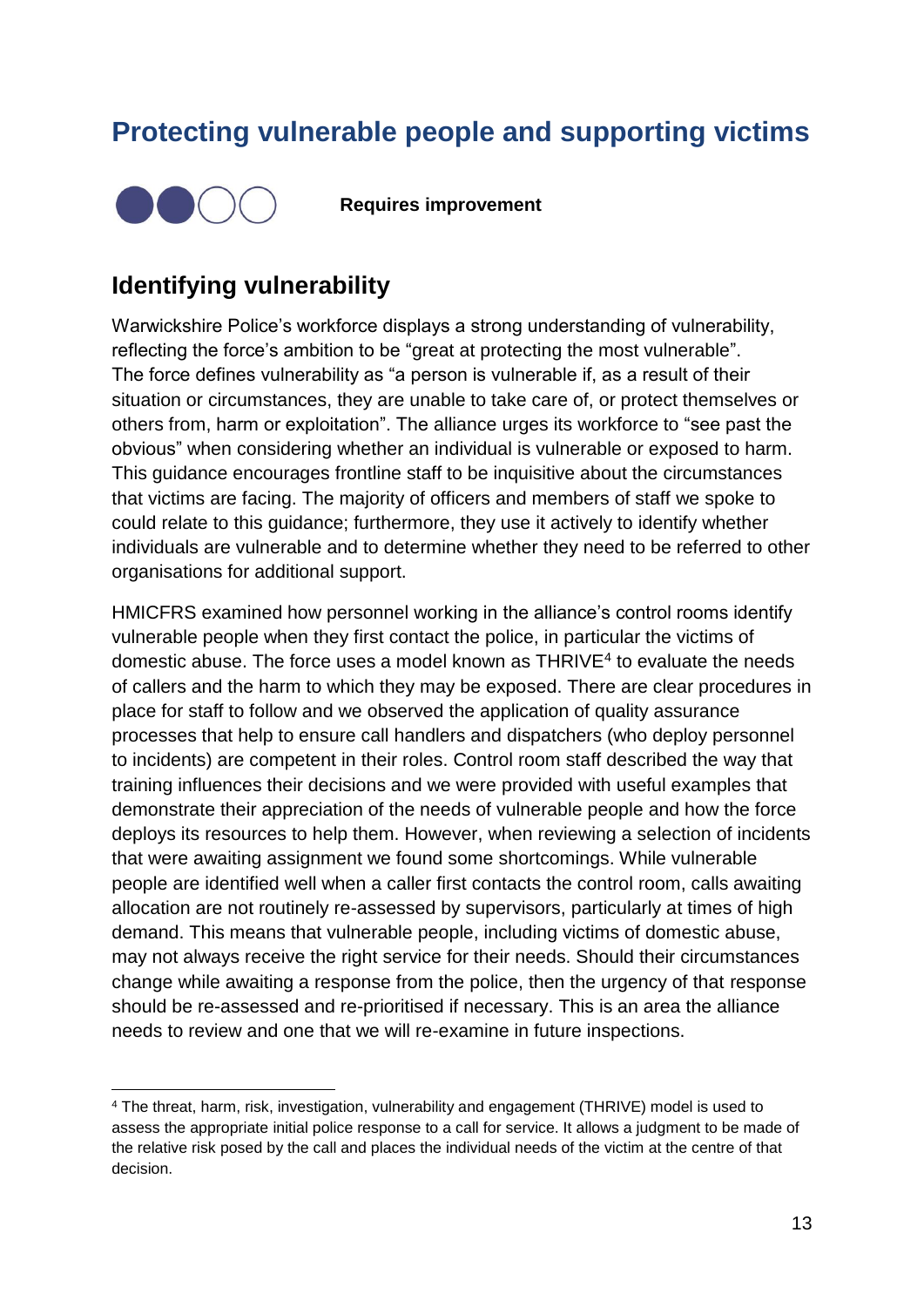### <span id="page-13-0"></span>**Initial response**

Warwickshire Police needs to improve its initial response to incidents involving vulnerable people, particularly victims of domestic abuse. In HMICFRS' 2016 effectiveness report, we identified several areas for improvement that related to the force's understanding of why a high proportion of crimes (including those related to domestic abuse) fell into the outcome category 'Evidential difficulties; victim does not support police action'. An outcome of this nature indicates that a victim, having reported a crime, no longer wishes to support the investigation officer in prosecuting the offender or successfully concluding the matter in another way. Forces must take all reasonable steps to ensure that they are working constructively with victims to bring offenders to justice. In 2017, we re-visited this area to assess how the force was pursuing justice on behalf of victims.

In particular, we examined areas that might affect the willingness of victims to support investigations and the likelihood of investigations being successfully concluded. When domestic abuse risk assessments are complete they are submitted to a multi-agency safeguarding hub (MASH).<sup>5</sup> MASHs are staffed by a number of professionals who provide expert care to victims; they include social care and charity representatives as well as representation from the police. Part of the role of the police officers in a MASH is to check the accuracy and validity of the risk assessment forms; this layer of supervision is effective and brings assurances that vulnerable victims receive professional support. We found that risk assessment forms are available to officers and that they were completed well.

The force has recently begun to introduce body-worn video cameras. It is now in a position to exploit the opportunities provided by video-recording equipment, particularly by gathering pertinent evidence and supporting victims. We were encouraged to find recent examples of footage obtained from body-worn video cameras being used to support prosecutions in domestic abuse cases. Promoting examples of the successful use of body-worn video by referring to previous cases will help increase officers' understanding of good practice and encourage its use by frontline officers.

The rate of arrest for domestic abuse offences can provide an indication of a force's approach to handling domestic abuse offenders. Although for the purpose of this calculation arrests are not linked directly to offences, a high arrest rate may suggest that a force prioritises arrests for domestic abuse offenders over other potential

<sup>1</sup> <sup>5</sup> A multi-agency safeguarding hub (MASH) is a location in which staff from the police, local authority and other safeguarding agencies share data, research and decision making about local children and adults who are vulnerable; the purpose is to ensure a timely and joined-up response for children and vulnerable adults who require protection.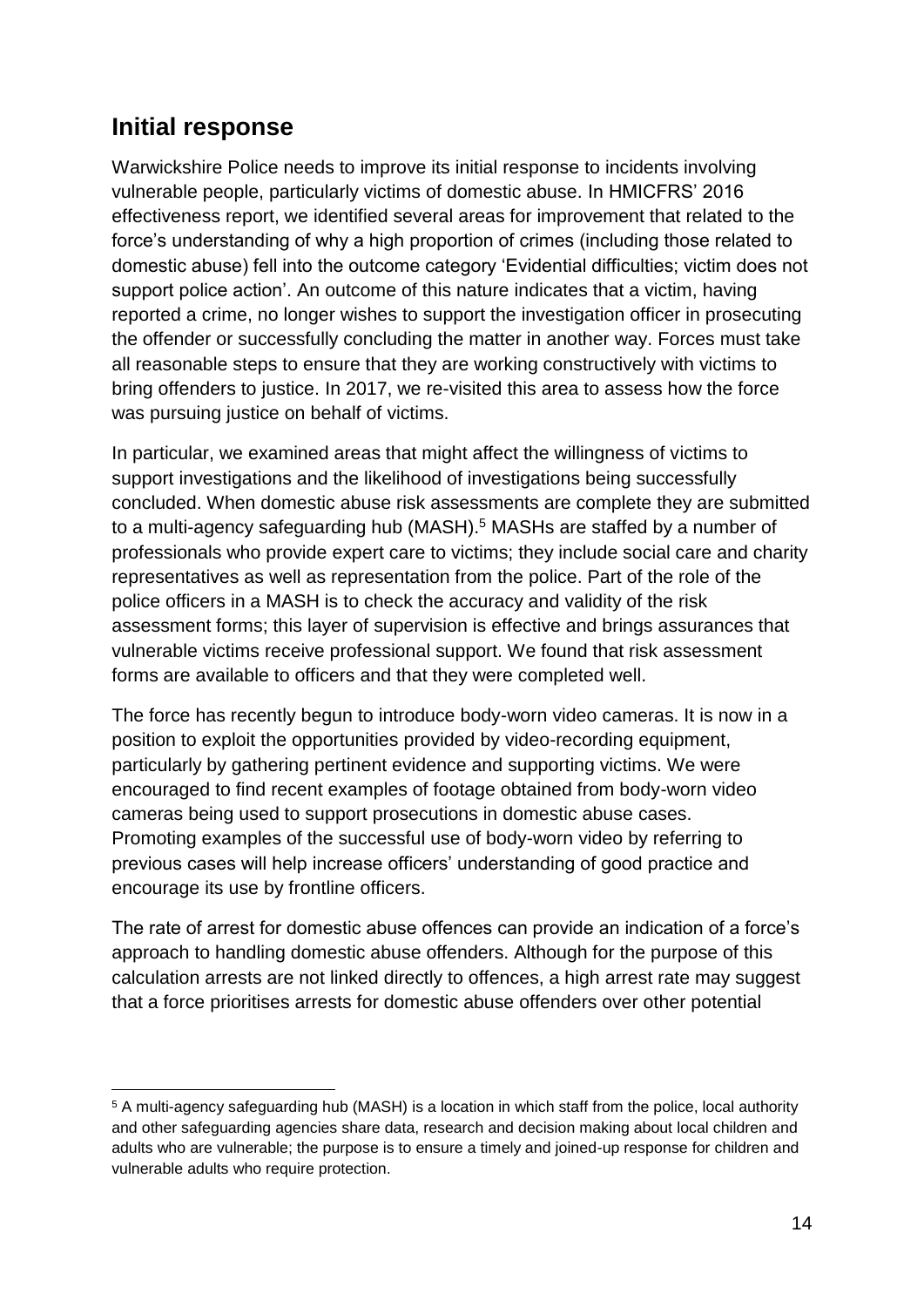forms of action (for further information, please see annex A). Warwickshire Police was unable to provide HMICFRS with the number of offenders arrested for a domestic abuse-related offence.

Overall, the alliance's response to our concerns about its initial service to vulnerable victims still requires further progress. Its domestic abuse action plan is based on limited evidence or understanding of data that would enable the force to determine that performance was improving in this area. Neither Warwickshire Police nor West Mercia Police was able to provide HMICFRS with data to show that victims were being attended to promptly, that an increasing number of perpetrators were being brought to justice or that better evidence was being gathered to support prosecutions. As a consequence of this, we do not consider that the force is doing all that it should to reduce the proportion of crime falling into the category of 'Evidential difficulties; victim does not support police action'. It is unclear how the alliance defines and monitors success in relation to domestic abuse. The alliance told us that it is about to start an audit programme that will scrutinise how it supports vulnerable people; this is important, and we look forward to reviewing it during 2018.

# <span id="page-14-0"></span>**Mental health**

Warwickshire Police's workforce has a good understanding of the importance of taking immediate, appropriate action to protect people with mental health conditions. Officers and staff are able to describe what vulnerability is and the emphasis the force places on its response to vulnerable people, including those who have mental health conditions.

The force shares control room functions with West Mercia Police. New ICT systems are being introduced and the force anticipates they will improve its response to incidents involving vulnerable people, as they will enable it to identify individuals in need of support more accurately. Control room staff receive mentoring and support, and their competency levels are assessed regularly against national standards; this means they are more likely to make effective decisions about how to respond to and support vulnerable people.

The alliance has completed a trial with the NHS to evaluate the effects of joint working to help identify the nature of additional or specialist support needed by vulnerable callers who suffer from mental health problems. A psychiatric nurse has been working with the alliance forces in the control room. During our fieldwork, officers told us that they valued the ability to access the advice of mental health practitioners. Other benefits include the ability to secure immediate access to placement in psychiatric facilities should sufferers need residential care. Analysis of the trial means the alliance is in a strong position to take forward negotiations with the NHS to establish what the next steps will be.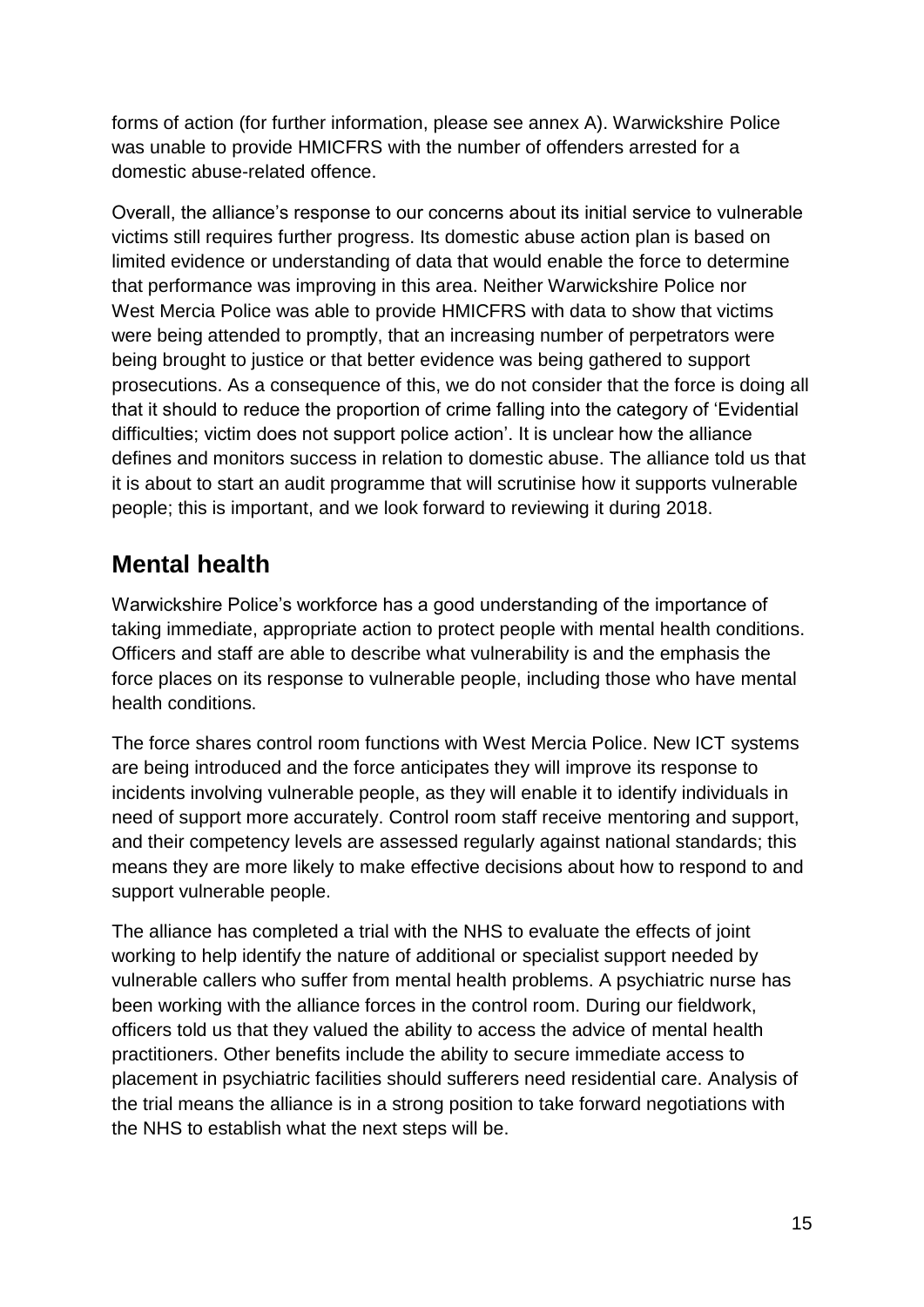### <span id="page-15-0"></span>**Investigating crimes involving vulnerable people**

People who are vulnerable often have complex and multiple needs that a police response alone cannot always meet. They may need support with housing, for example, or access to mental health services. The police still have an important responsibility to keep victims safe and investigate crimes. These crimes can be serious and complex (such as rape or violent offences). Their victims may appear to be reluctant to support the work of the police, often because they are being controlled by their perpetrator.

Warwickshire Police generally investigates crimes involving vulnerable victims to a good standard. When we scrutinised 19 cases that involved vulnerable victims, there was evidence of an effective investigation in 18 of them. Domestic abuse risk officers (DAROs) review cases, provide advice and support to repeat victims and suggest how persistent offenders are best managed. The force has good procedures in place to ensure that victims receive a good service; these include regular updates to victims about the progress of their cases.

The force's operating model is designed to reduce the number of specialist teams and allow investigations to be allocated according to the degree of vulnerability of the victim, rather than an assessment of the type of offence involved. Significant cases are reviewed at daily management meetings to ensure they are allocated correctly. However, some officers believe they are not yet equipped with the skills they need to investigate complex cases to a good standard, and the active management of investigations remains a challenge, particularly for response supervisors.

The force has increased its use of legal powers to protect victims of domestic abuse. These powers include domestic violence protection notices (DVPNs),<sup>6</sup> but the force could consider using them more routinely to enhance its ability to provide protection for victims. These powers are important to police forces because they provide an alternative means of curbing offending behaviour, particularly if a victim feels intimidated or is uncertain whether they want to support a prosecution or not. We were disappointed to note that the force was unable to provide data on arrests for domestic abuse prior to our inspection. We were unable to clarify how the force monitors the action officers and staff take when responding to domestic abuse incidents, and how the force assesses the effectiveness of its response. The alliance has indicated that the imminent introduction of new ICT systems will help improve its ability to interpret data relating to the action taken. We will return to this in future inspections.

1

<sup>6</sup> Domestic violence protection notices (DVPNs) may be issued by an authorised police officer to prevent a suspected perpetrator from returning to a victim's home and/or contacting the victim. Following the issue of the DVPN, the police must apply to magistrates for a domestic violence protection order (DVPO). The DVPO will be granted for a period of up to 28 days.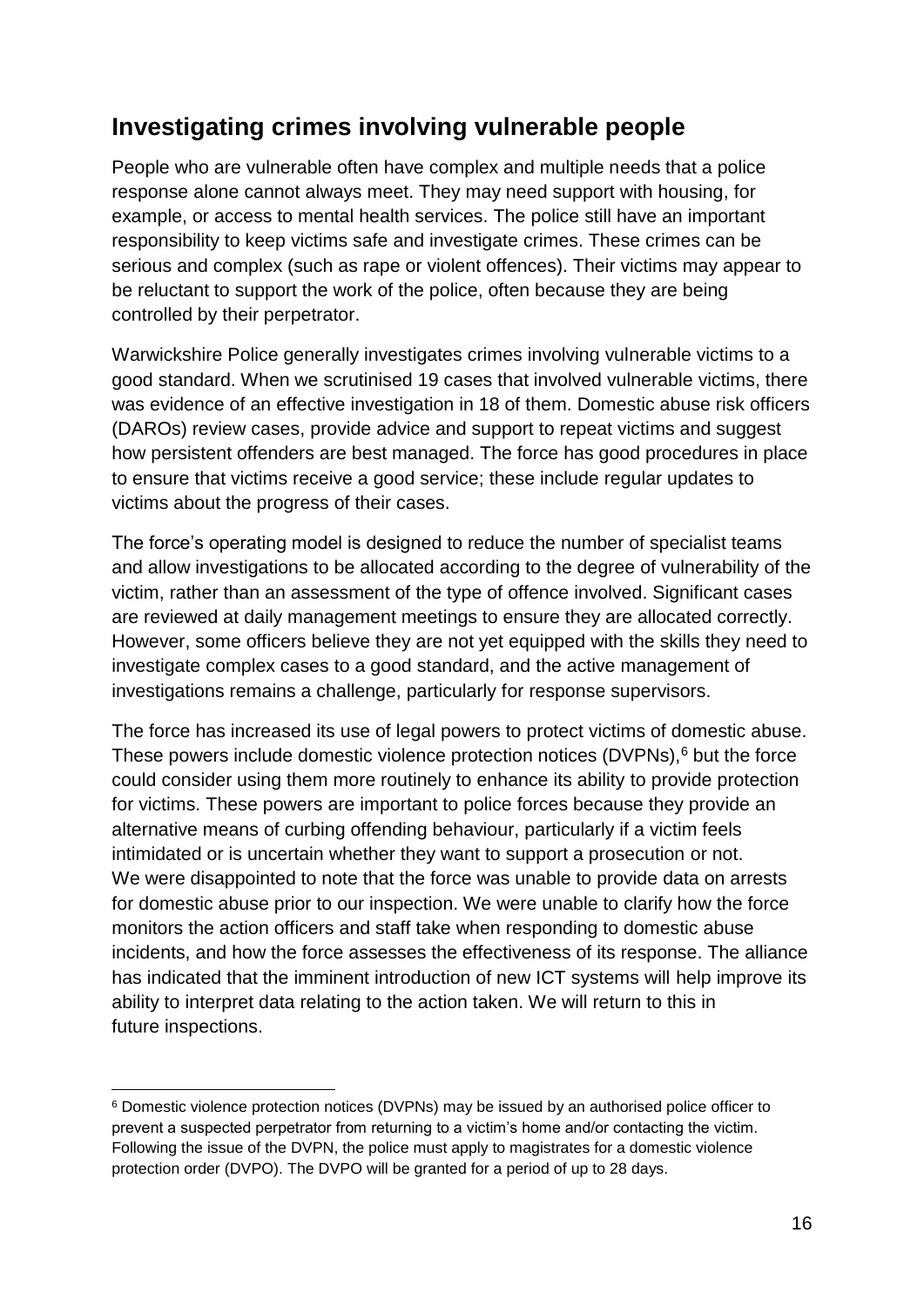# <span id="page-16-0"></span>**Partnership working**

Warwickshire Police works well with partner organisations, enabling it to support vulnerable people and respond to the needs of victims. A number of partner agencies are located in its multi-agency safeguarding hub (MASH). Since HMICFRS' 2016 effectiveness inspection, the force has improved how the MASH operates; this ensures that referrals are processed promptly, meaning information sharing is more efficient and plans to safeguard victims and offenders who need support can be developed in a timely way.

There is also an established multi-agency risk assessment conference (MARAC)<sup>7</sup> process in place. We reviewed the MARAC process and confirmed that high-risk cases were being referred to it. We also noted that the alliance has started to expand the use of its integrated victim management scheme, so that it extends across both forces. Its intention is to provide vulnerable victims with a higher level of safeguarding, including the allocation of a nominated officer and access to local support services; this is a positive development and we look forward to learning of its progress as it continues to develop.

#### **Areas for improvement**

- The force should improve its service to vulnerable people, particularly domestic abuse victims, when officers have been unable to attend or attendance is delayed. This should include a re-assessment of the risks that victims face so that safeguarding support can be prioritised.
- The force should take steps to understand the reasons why a high proportion of crimes related to domestic abuse fall into the category 'Evidential difficulties; victim does not support police action', and rectify this to ensure that it is pursuing justice on behalf of victims of domestic abuse.

<sup>1</sup>  $7$  A multi-agency risk assessment conference (MARAC) is a meeting where information is shared on the highest-risk domestic abuse cases between representatives of local police, health, child protection, housing practitioners, independent domestic violence advisors, probation and other specialists from the statutory and voluntary sectors.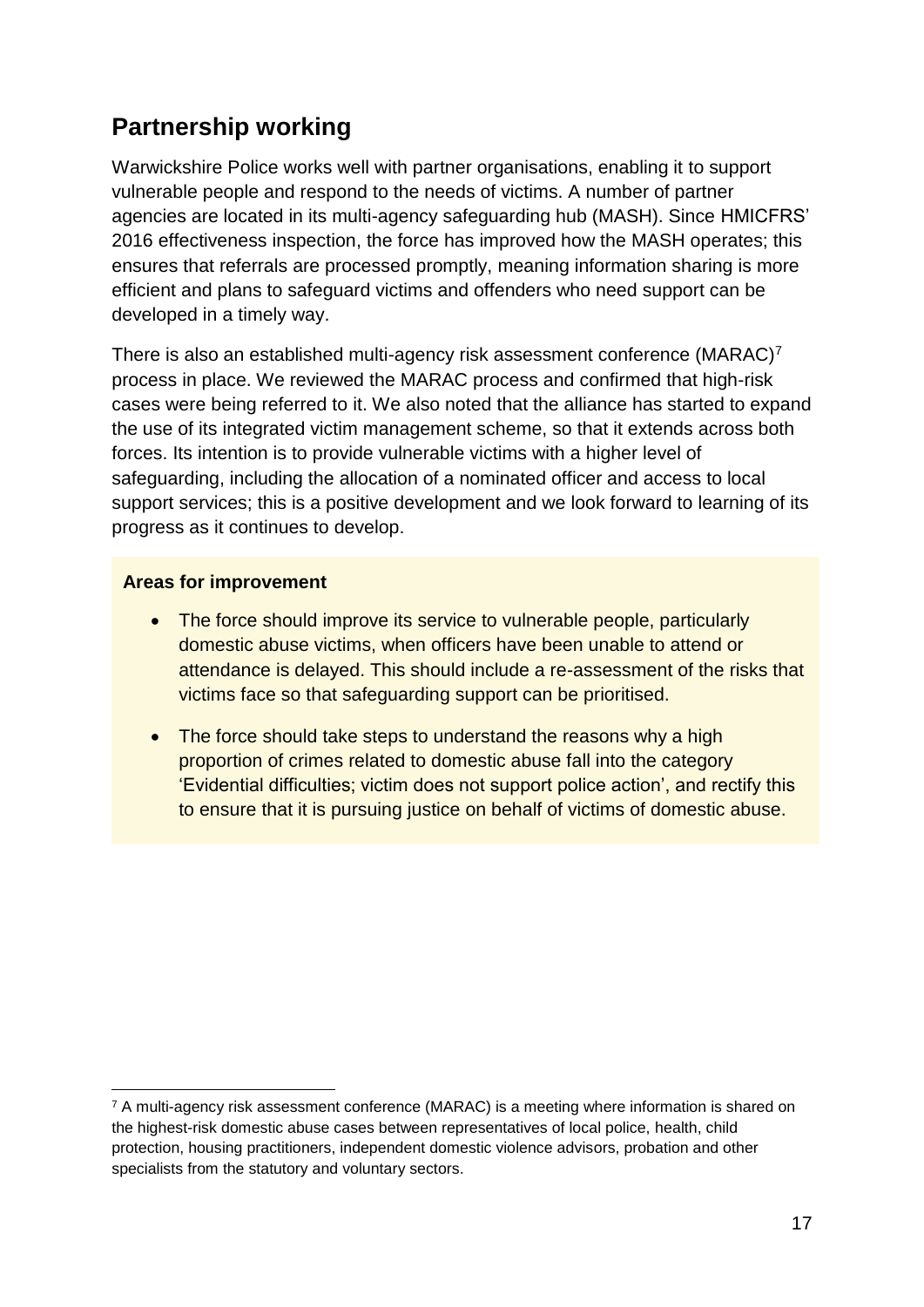# <span id="page-17-0"></span>**Tackling serious and organised crime**



1

**Requires improvement**

### <span id="page-17-1"></span>**Understanding threats**

Warwickshire Police's appreciation of the harm caused by serious and organised crime is based on a limited understanding of the threat posed by this type of criminality. Although the force has completed a local profile<sup>8</sup>, it is not as comprehensive as it should be. For these profiles to be effective, a wide range of information and intelligence from other organisations should be considered. It is only at this point that a force can assess the scale and pattern of offending and take effective action against it. For example, information from hospital accident and emergency departments can help a force's understanding of gang violence if individual assaults are not reported to the police, or an exchange of information with drug treatment providers may give more insight into local drugs markets.

Serious and organised crime is considered jointly by the two alliance forces, which brings advantages in terms of a consistent approach. However, the force's understanding is inhibited because insufficient intelligence information relating to new and emerging threats is being submitted by local officers. This means that much of the alliance's activity is focused on nationally recognised threats as opposed to lesser-known offending that affects local communities, such as modern-day slavery. Serious and organised crime is not part of the force's strategic intelligence requirement and we found that the alliance is experiencing difficulty in processing the current volume of intelligence submissions. The alliance has made recent changes within its force intelligence bureau to improve its ability to assess significant threats to public safety and provide more support for local intelligence units.

The alliance forces have recently set out their expectations of the intelligence they need to fight organised crime. Each should ensure that the organisations it works with, and local officers and staff, contribute to information sharing and intelligence gathering. We recognise that the alliance has made recent changes to its intelligence unit; these changes are designed to build capacity to examine intelligence reports

<sup>8</sup> A Local Profile is a report that outlines the threat from serious and organised crime within a specific local area. As a minimum, Local Profiles should be produced at force level but it may be decided that it would be most effective for them to cover even more localised areas (for example, in larger forces these might be at local authority, Borough Operational Command Unit, Basic Command Unit (BCU) or Community Safety Partnership (CSP) level).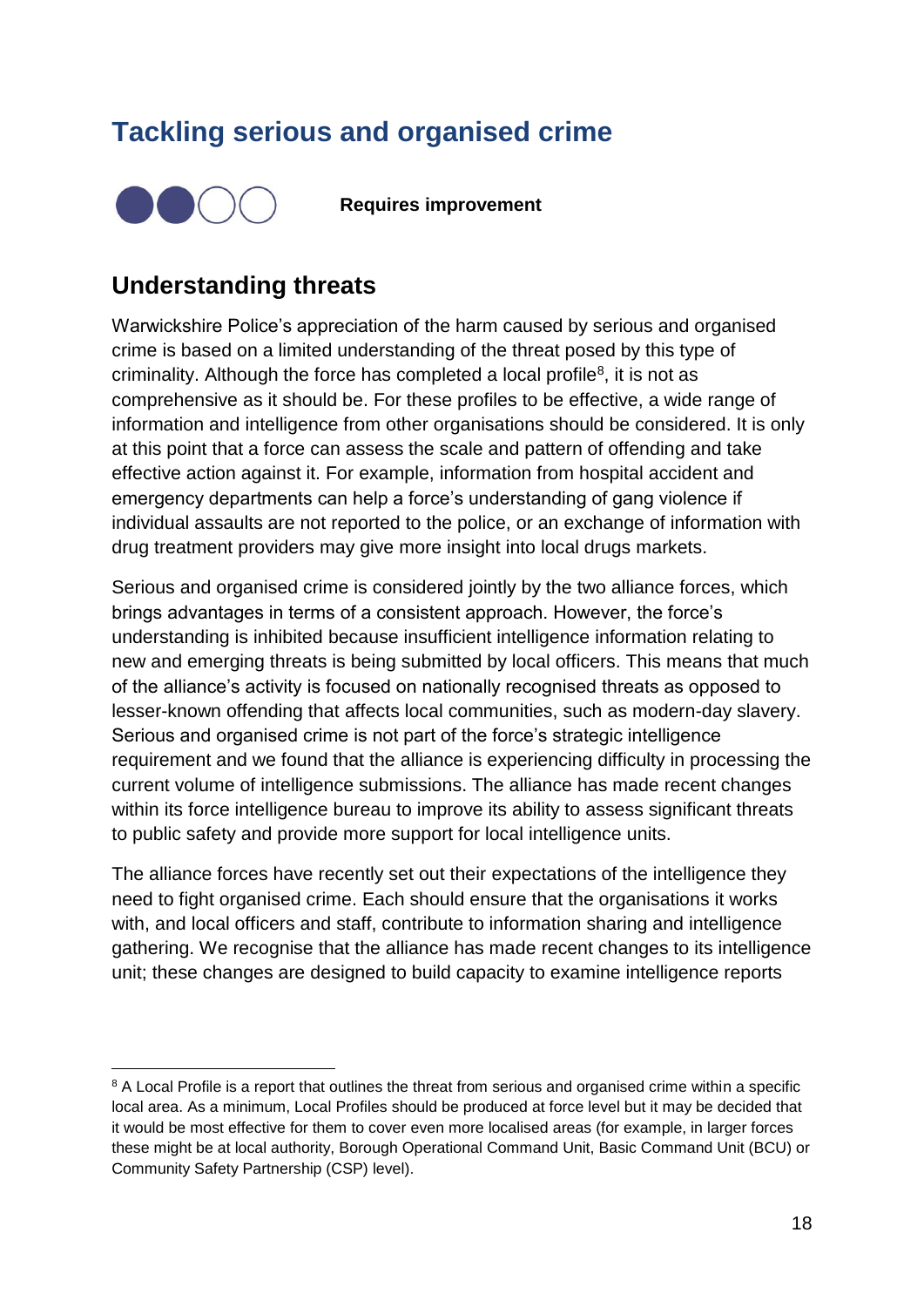and provide better support to local policing. It is also intended that these changes will improve the understanding of significant threats to local people and encourage action to protect them.

Each force in England in Wales contributes officers and staff to regional organised crime units (ROCUs<sup>9</sup>) which have specialist capabilities, such as surveillance teams, and a wider operational jurisdiction to target organised crime groups (OCGs). The force has recently transferred resources into the local ROCU; this is both to improve the identification of criminals involved in organised crime and to boost the impact of law enforcement on those who exploit victims in their communities. At present, once an OCG is identified, the force does not assess the harm it can cause (a process known as 'mapping'). Although we found that the number of OCGs which are mapped by the force is in line with other forces in England and Wales, there are shortcomings in this area. We found a number of long-term investigations involving OCGs that had not been mapped, and the force does not recognise the signs of organised criminal activity in a proactive way.

<u>.</u>

<sup>9</sup> Regional organised crime units (ROCUs) provide police forces with access to a standardised range of 'capabilities' to help them tackle serious and organised crime. These capabilities encompass specialist areas such as undercover policing, surveillance and cyber-crime investigation. The regional provision of these capabilities can reduce or remove the need for forces to maintain specialist capabilities of their own, many of which are expensive to maintain and only required on relatively rare occasions.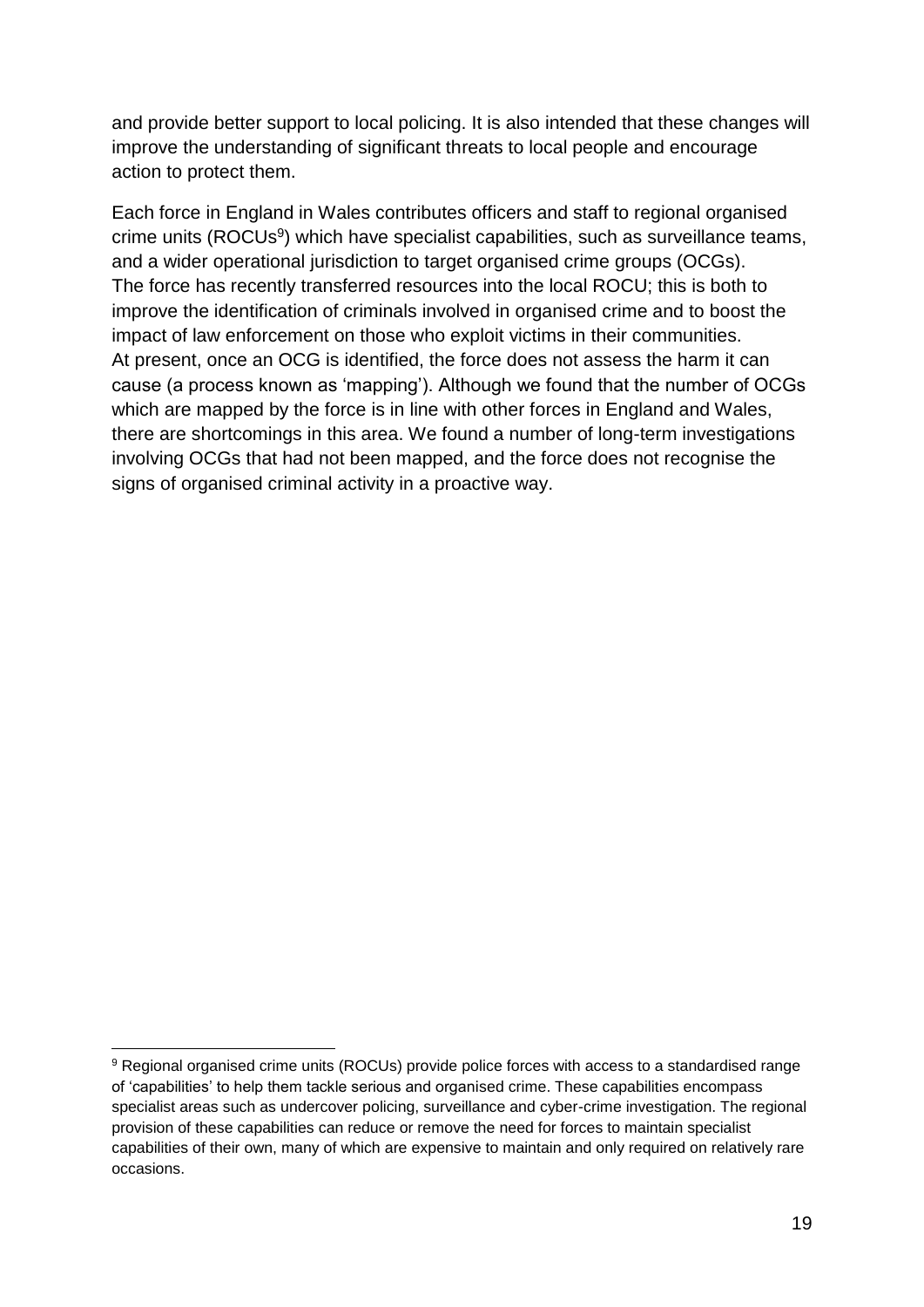



# <span id="page-19-0"></span>**Disrupting and investigating serious and organised crime**

Warwickshire Police demonstrates good practice in its disruption and investigation of serious and organised crime. It collaborates with partners well; its serious and organised crime joint action group (SOCJAG) is active and influential, and has proven successful in bringing police and partner organisations together to decide what steps they will take to tackle serious and organised crime. HMICFRS also noted the strong leadership shown by the chief constable and the police and crime commissioner (PCC): jointly, they have reinforced the importance of confronting organised crime throughout the workforce and in partner organisations.

In line with national guidance, lead responsible officers (LROs) are in place to oversee local plans to tackle serious and organised crime. However, no assessment of their proficiency to undertake this role is made when they are appointed. Too many assumptions are made on the basis of the rank and position they hold as opposed to their competency to discharge their responsibilities. Recognising this, the

**Source: 2016 and 2017 HMICFRS data return For further information about this data, please see annex A**

<sup>&</sup>lt;u>.</u> <sup>10</sup> The City of London Police has been removed from the graph as its organised crime group data are not comparable with other forces due to its size and its wider national remit. For further information, please see annex A.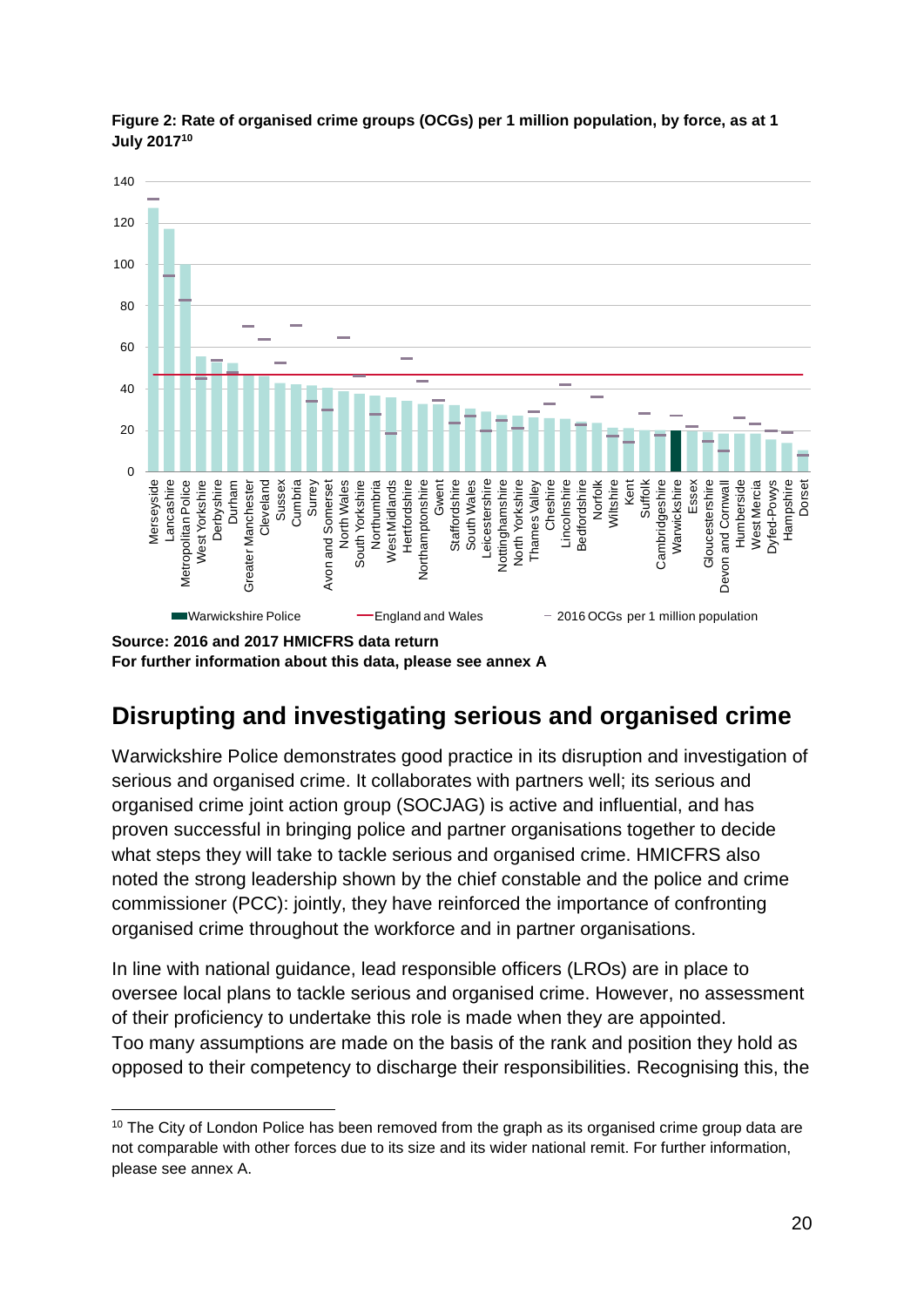alliance has sought to develop the competencies of its LROs by providing mentoring and training; this includes expert support from the local SOCU (Serious Organised Crime Unit). The alliance has identified that it must scrutinise the action it takes to tackle serious and organised crime more effectively, particularly those cases that involve the regular supply of drugs from other force areas. The director of intelligence has established a forum that meets each month to assess progress. The forum provides strategic direction and guidance to local commanders, co-ordinates operational activity in local communities and ensures it follows national guidance on tackling OCGs.

Although we view these recent developments positively, we were disappointed to find that the alliance still does not record and evaluate its disruption activity, despite our observations in HMICFRS' 2016 effectiveness report. The alliance also needs to make more use of the Government Agency Intelligence Network (GAIN):<sup>11</sup> sharing information and drawing on support from other organisations involved in law enforcement, for example HMRC, can have a significant impact on the disruption of organised crime.

The force does involve its local policing teams in organised crime group disruption, and support and advice are available from specialist teams. Local officers spoken to possess a good level of knowledge of intelligence requirements that relate to organised criminal groups involved in drugs activity; however, the force's understanding of its longer-term impact on serious and organised crime is limited, and needs to improve.

### <span id="page-20-0"></span>**Preventing serious and organised crime**

We found that Warwickshire Police takes action to prevent serious and organised crime, reflecting the force's vision of protecting the most vulnerable. It has expanded its work to support young people who may be tempted into organised crime and there is a particular focus on gang and youth violence. The PCC has made additional funds available for joint work with other organisations to divert young people away from a life of crime. This will focus on youth programmes in Nuneaton and Bedworth and will run alongside £43,000 of Home Office funds which have been allocated to a similar project in Rugby. Loughborough University will evaluate how effective these schemes are in the longer term, and we await the results with interest.

The force takes steps to prevent offending among established organised criminals, but this remains an area of weakness. We recognised that those who have been imprisoned are subject to monitoring to prevent them from continuing to commit crimes while in prison. We also saw how the force anticipates the release of harmful criminals and puts plans in place to monitor their activity in communities.

<sup>1</sup> <sup>11</sup> The Government Agency Intelligence Network (GAIN) is a large network of partners, including all police forces in England and Wales, which shares information about organised criminals.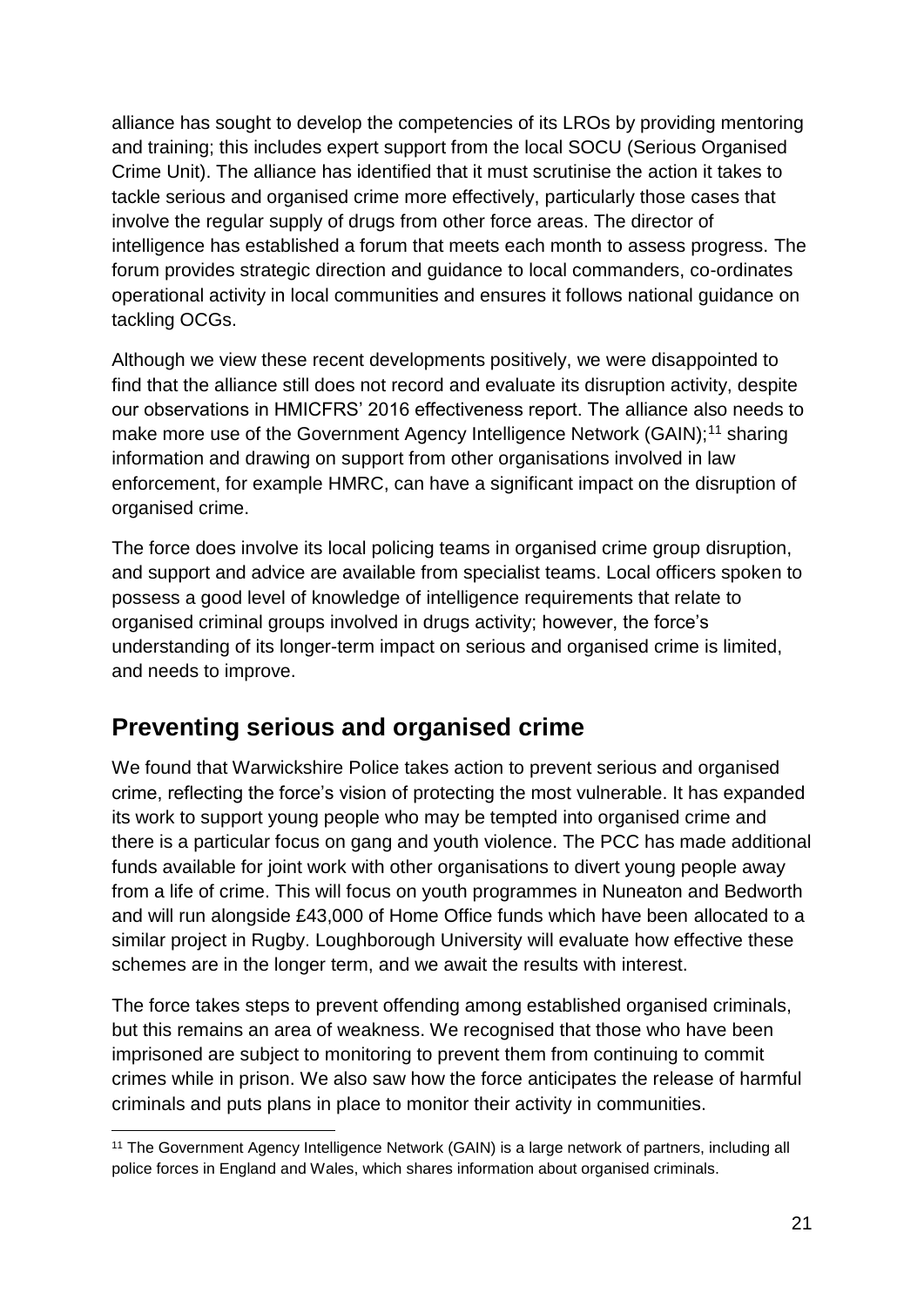However, we noted that in the 12 months to 30 June 2017, the force has not made use of serious crime prevention orders<sup>12</sup> to place restrictions on the lifestyles of offenders; their use did not apppear to have been considered as a means of curbing offending behaviour.

#### **Areas for improvement**

- The force should further develop its serious and organised crime local profile in conjunction with other interested parties to enhance its understanding of the threat posed by serious and organised crime and inform joint activity aimed at reducing this threat.
- The force should enhance its ability to gather and use intelligence from a range of sources to develop its understanding of serious and organised crime.
- The force should ensure that it maps all organised crime groups promptly following identification, re-assesses them in line with national standards and scrutinises them regularly.
- The force should assign capable lead responsible officers to all active organised crime groups as part of a long-term, multi-agency approach to dismantling them. These officers should have a clear understanding of their responsibilities, and adopt a 4Ps (pursue, prevent, protect, prepare) approach to tackling serious and organised crime.
- The force should improve its understanding of the impact of its activity on serious and organised crime and ensure that it learns from experience to maximise the disruptive effect on this activity.

<sup>1</sup> <sup>12</sup> A court order that is used to protect the public by preventing, restricting or disrupting a person's involvement in serious crime. An SCPO can prevent involvement in serious crime by imposing various conditions on a person; for example, restricting who he or she can associate with, restricting his or her travel, or placing an obligation to report his or her financial affairs to the police.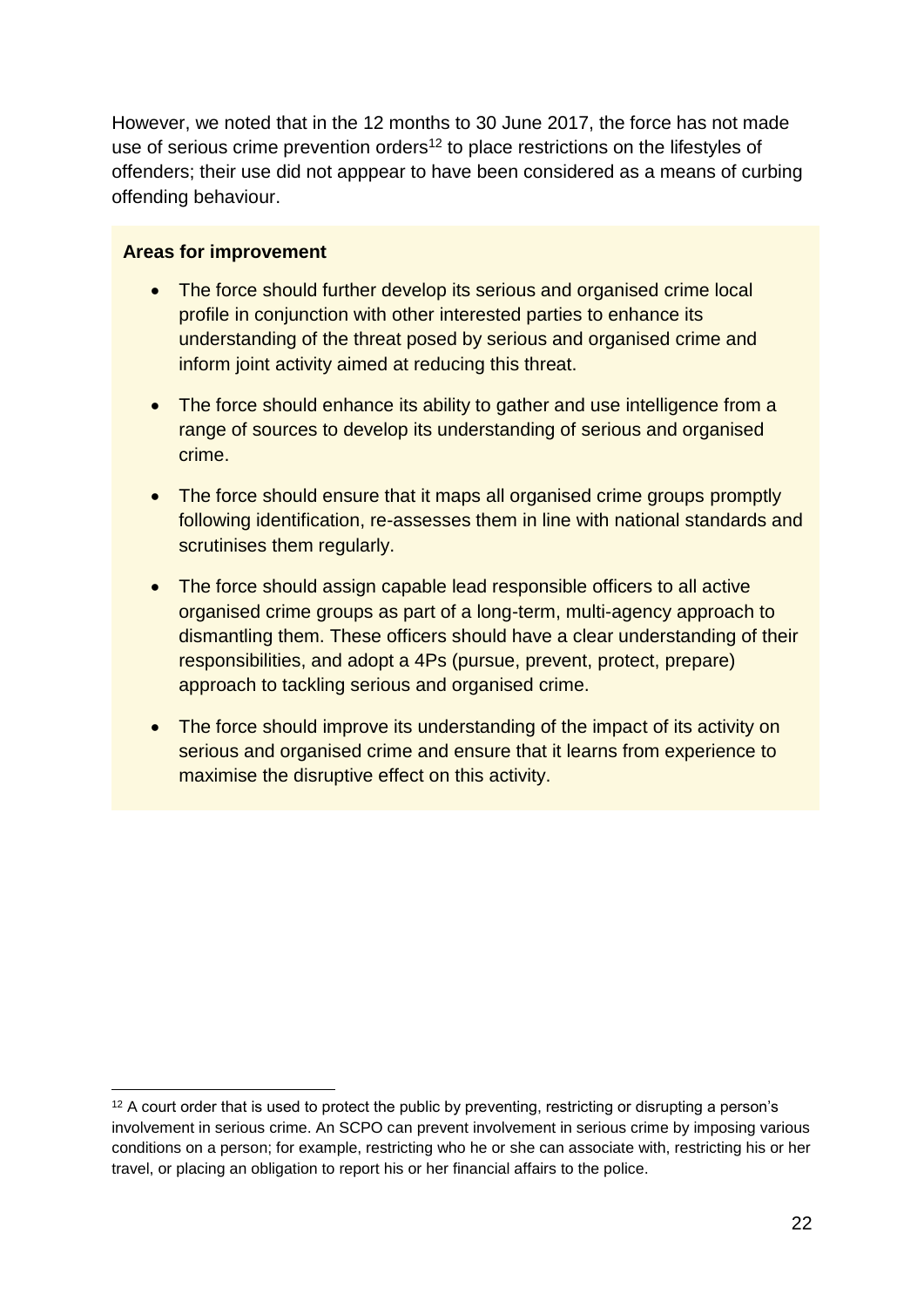# <span id="page-22-0"></span>**Specialist capabilities**

#### **Ungraded**

### <span id="page-22-1"></span>**National policing responsibilities**

*The Strategic Policing Requirement* (SPR)<sup>13</sup> specifies six national threats: terrorism, cyber-crime, public order, civil emergencies, child sexual abuse and serious and organised crime.

Warwickshire Police has the necessary arrangements in place to ensure that it can fulfil its national policing responsibilities. The alliance has assessed its capability to respond to the six national threats included in the SPR.

The force uses the management of risk in law enforcement (MoRiLE) methodology to prioritise national threats and ensure and build its capabilities to manage them. An assistant chief constable now leads a SPR programme board on behalf of both alliance forces. This ensures strong governance and scrutiny to assess the alliance's preparedness constantly. A regular programme of exercises and training programmes has been established – this is run in conjunction with the local resilience forum (LRF), a statutory body which brings together emergency services and other organisations, such as local councils, that are responsible for crisis management and disaster recovery. Further joint exercises are planned to test new control room facilities later in 2018.

# <span id="page-22-2"></span>**Firearms capability**

1

HMICFRS inspected how well forces were prepared to manage firearms attacks in our 2016 effectiveness inspections. Subsequent terrorist attacks in the UK and Europe have meant that the police service maintains a firm focus on armed capability in England and Wales.

It is not just terrorist attacks that place operational demands on armed officers. The threat can include the activity of organised crime groups or armed street gangs and all other crime involving guns. *The Code of Practice on Police Use of Firearms and Less Lethal Weapons*<sup>14</sup> makes forces responsible for implementing national

<sup>&</sup>lt;sup>13</sup> The SPR is issued annually by the Home Secretary. It sets out the latest national threats and appropriate national policing capabilities required to counter them. National threats require a coordinated or aggregated response from police forces, national agencies or other partners. *The Strategic Policing Requirement*, Home Office, March 2015. Available at: [www.gov.uk/government/uploads/system/uploads/attachment\\_data/file/417116/The\\_Strategic\\_Policin](http://www.gov.uk/government/uploads/system/uploads/attachment_data/file/417116/The_Strategic_Policing_Requirement.pdf) [g\\_Requirement.pdf](http://www.gov.uk/government/uploads/system/uploads/attachment_data/file/417116/The_Strategic_Policing_Requirement.pdf)

<sup>14</sup> *Code of Practice on Police Use of Firearms and Less Lethal Weapons*, Home Office, 2003.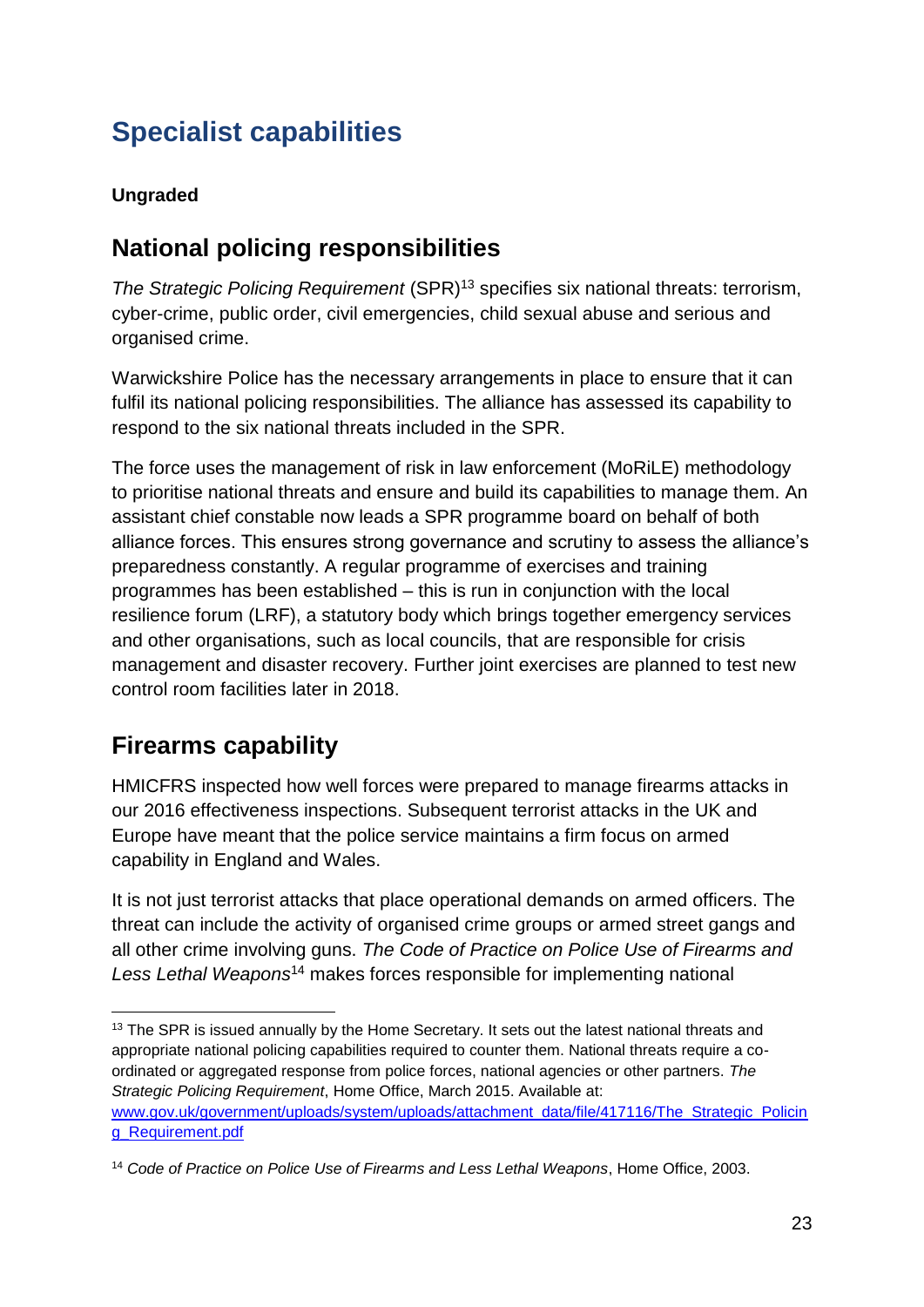standards of armed policing. The code stipulates that a chief officer be designated to oversee these standards. This requires the chief officer to set out the firearms threat in an armed policing strategic threat and risk assessment (APSTRA). The chief officer must also set out clear rationales for the number of armed officers (armed capacity) and the level to which they are trained (armed capability).

Warwickshire Police operates joint arrangements with West Mercia Police to provide armed policing. The force has an adequate understanding of the potential harm facing the public; its APSTRA conforms to the requirements of the code and College of Policing guidance.<sup>15</sup> The force last reviewed its APSTRA on 17 November 2017.

There are two areas where the APSTRA could be improved. It could improve procedures to identify the locations such as crowded places that are attractive targets for terrorists. It would also benefit from an analysis of how quickly armed response vehicles (ARVs) respond to armed incidents.

HMICFRS expects APSTRAs to consider sites and venues that are most likely to be the scene of a terrorist attack. This helps to identify ARV patrol areas. Additionally, collecting data on the time taken for ARVs to attend armed incidents is important; it helps a force to know whether it has sufficient armed officers to meet operational demands.

In Warwickshire, we found that the designated chief officer scrutinised the APSTRA closely. She formally approved its content, which includes the levels of armed capability and capacity that the threats require. Her decisions and the rationale on which they are based are clearly auditable.

1

<sup>15</sup> College of Policing Authorised Professional Practice on armed policing. Available at: [www.app.college.police.uk/app-content/armed-policing/?s](http://www.app.college.police.uk/app-content/armed-policing/?s)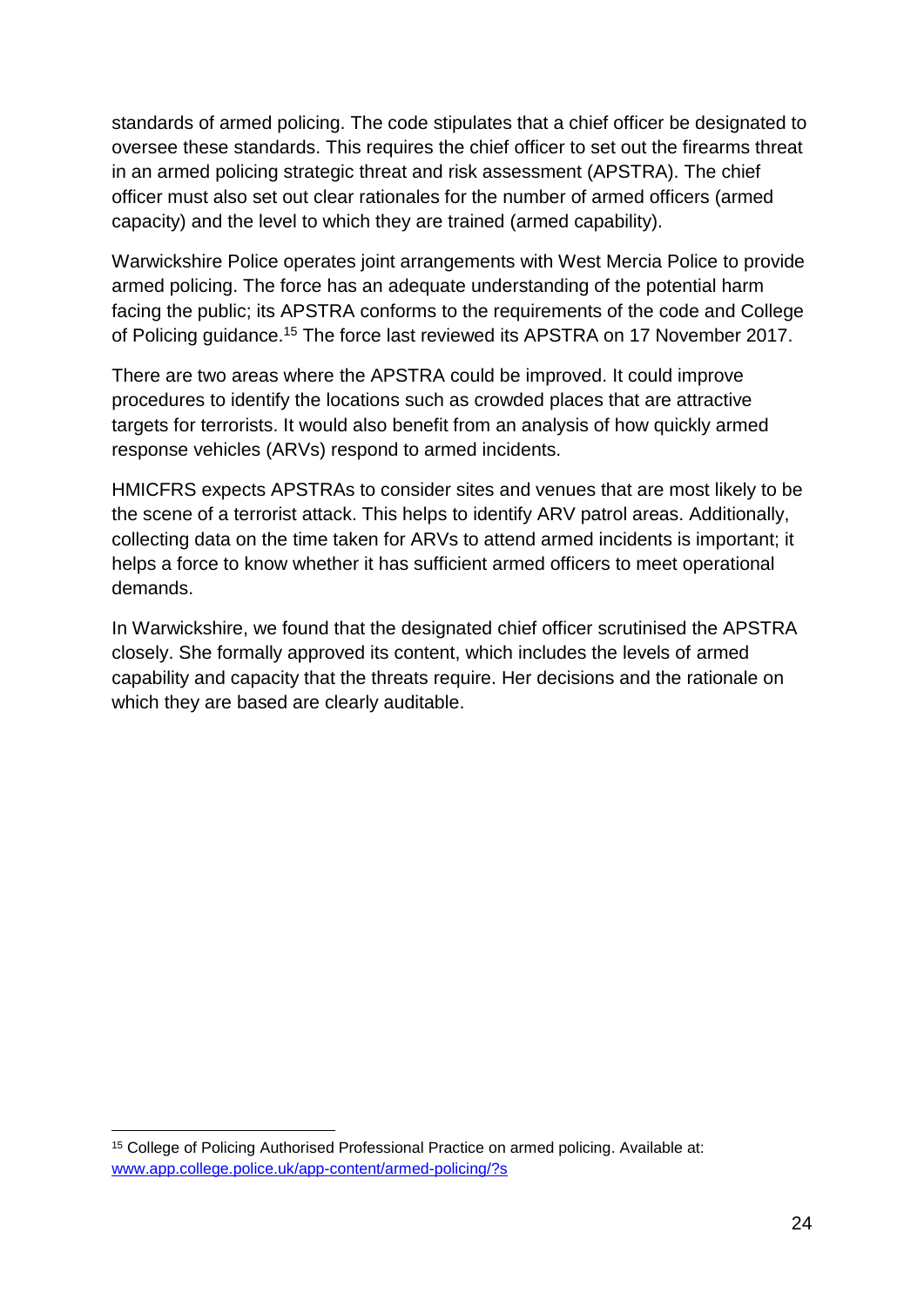# <span id="page-24-0"></span>**Annex A – About the data**

The information presented in this report comes from a range of sources, including data published by the Home Office, the Office for National Statistics, inspection fieldwork and data collected directly from all 43 geographic police forces in England and Wales.

Where HMICFRS collected data directly from police forces, we took reasonable steps to agree the design of the data collection with forces and with other interested parties such as the Home Office. We gave forces several opportunities to quality assure and validate the data they provided us, to ensure the accuracy of the evidence presented. For instance:

- Data that forces submitted were checked and queried with those forces where data were notably different from other forces or were internally inconsistent.
- All forces were asked to check the final data used in the report and correct any errors identified.

The source of the data is presented with each figure in the report, and is set out in more detail within this annex. The source of Force in numbers data is also set out below.

# **Methodology**

#### **Data in the report**

British Transport Police was outside the scope of inspection. Any aggregated totals for England and Wales exclude British Transport Police data, so will differ from those published by the Home Office.

Where other forces have been unable to supply data, this is mentioned under the relevant sections below.

#### **Population**

For all uses of population as a denominator in our calculations, unless otherwise noted, we use Office for National Statistics (ONS) mid-2016 population estimates. These were the most recent data available at the time of the inspection.

For the specific case of City of London Police, we include both resident and transient population within our calculations. This is to account for the unique nature and demographics of this force's responsibility.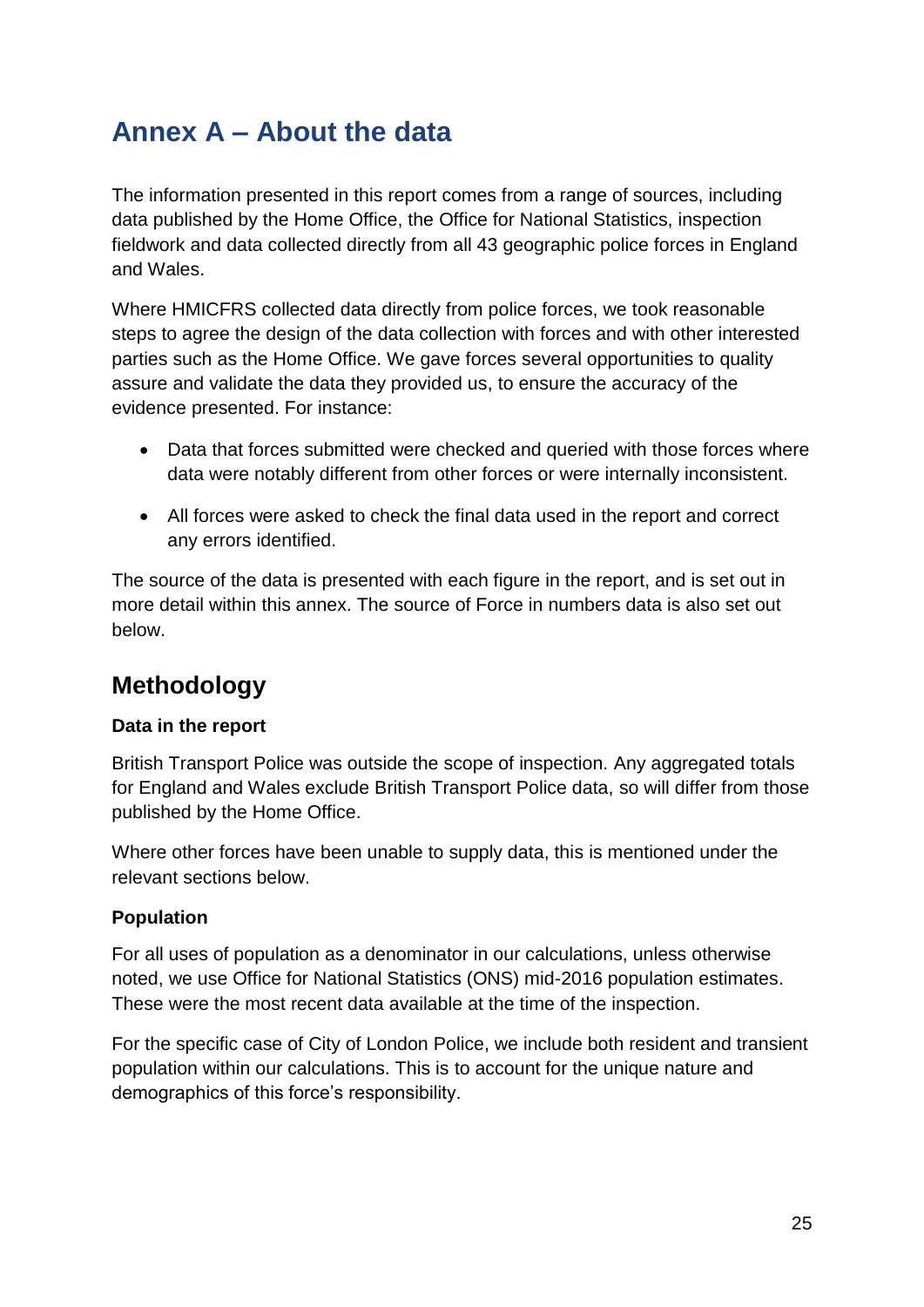#### **Survey of police staff**

HMICFRS surveyed the police workforce across forces in England and Wales, to understand their views on workloads, redeployment and the suitability of assigned tasks. This survey was a non-statistical, voluntary sample which means that results may not be representative of the workforce population. The number of responses varied between 16 and 1,678 across forces. Therefore, we treated results with caution and used them for identifying themes that could be explored further during fieldwork rather than to assess individual force performance.

#### **Ipsos MORI survey of public attitudes towards policing**

HMICFRS commissioned Ipsos MORI to survey attitudes towards policing between 21 July and 15 August 2017. Respondents were drawn from an online panel and results were weighted by age, gender and work status to match the population profile of the force area. The sampling method used is not a statistical random sample and the sample size was small, varying between 300 and 321 individuals in each force area. Therefore, any results provided are only an indication of satisfaction rather than an absolute.

The findings of this survey are available on our website:

[www.justiceinspectorates.gov.uk/hmicfrs/data/peel-assessments](http://www.justiceinspectorates.gov.uk/hmicfrs/data/peel-assessments)

#### **Review of crime files**

HMICFRS reviewed 2,700<sup>16</sup> police case files across crime types for:

- theft from person;
- rape (including attempts);
- stalking;

1

- harassment;
- common assault:
- grievous bodily harm (wounding);
- actual bodily harm.

Our file review was designed to provide a broad overview of the identification of vulnerability, the effectiveness of investigations and to understand how victims are treated through police processes. We randomly selected files from crimes recorded between 1 January 2017 and 31 March 2017 and assessed them against several

<sup>16</sup> 60 case files were reviewed in each force, with the exception of the Metropolitan Police Service, West Midlands Police and West Yorkshire Police where 90 case files were reviewed.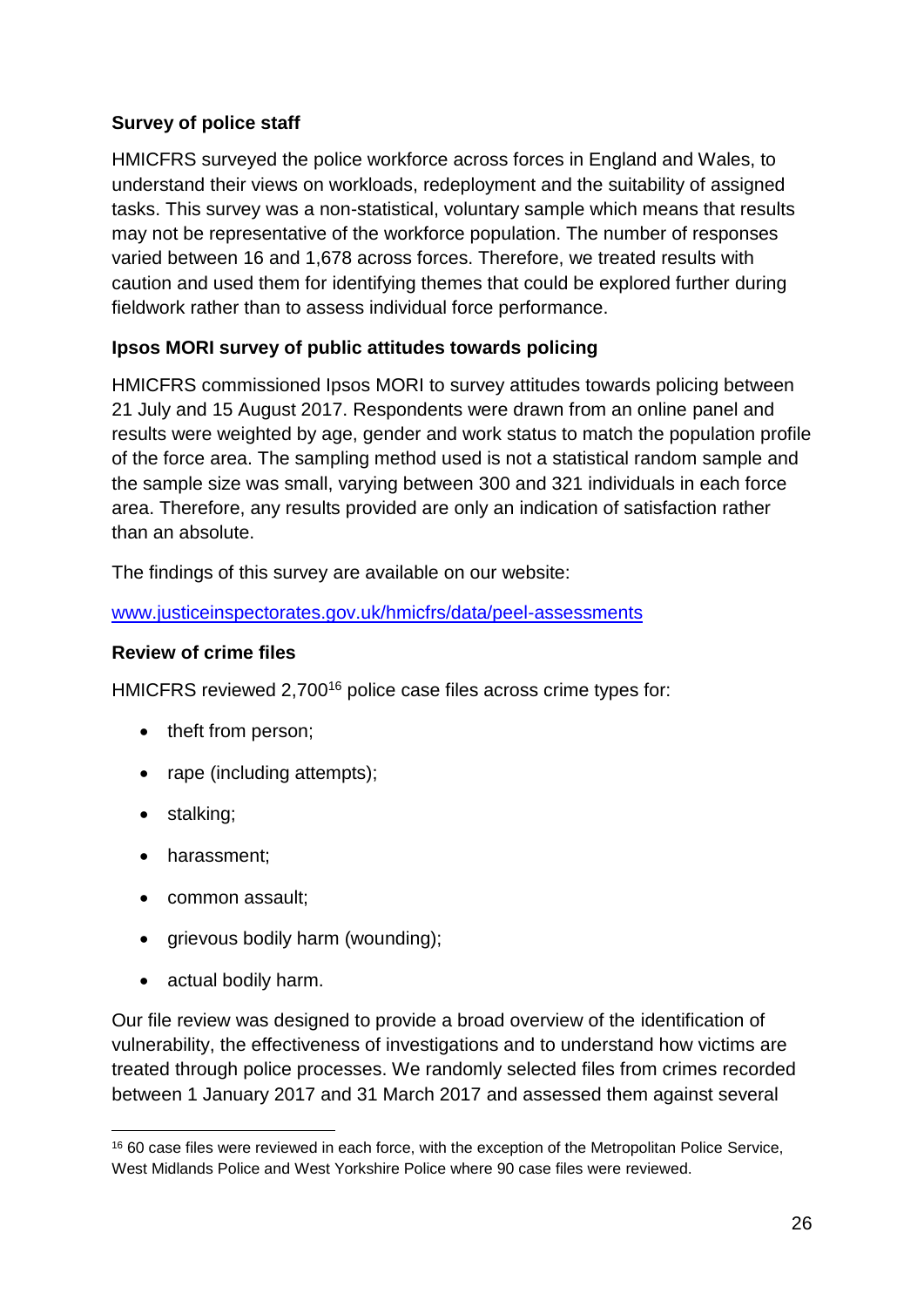criteria. Due to the small sample size of cases selected per force, we did not use results from the file review as the sole basis for assessing individual force performance, but alongside other evidence gathered.

### **Force in numbers**

A dash in this graphic indicates that a force was not able to supply HMICFRS with data or the data supplied by the forces were not comparable.

#### **Calls for assistance (including those for domestic abuse)**

These data were collected directly from all 43 geographic police forces in England and Wales. In 2017, the data requested from forces contained a different breakdown of occurrences where the police were called to an incident.

#### **Recorded crime and crime outcomes**

These data are obtained from Home Office police recorded crime and outcomes data tables for the 12 months to 30 June 2017 and are taken from the October 2017 Home Office data release, which is available from:

#### [www.gov.uk/government/statistics/police-recorded-crime-open-data-tables](http://www.gov.uk/government/statistics/police-recorded-crime-open-data-tables)

Total police-recorded crime includes all crime, except fraud offences, recorded by all police forces in England and Wales. Home Office publications on the overall volumes and rates of recorded crime and outcomes include British Transport Police, which is outside the scope of this HMICFRS inspection. Therefore, England and Wales rates in this report will differ from those published by the Home Office.

Data referring to police-recorded crime should be treated with care, as recent increases may be attributed to the renewed focus on the quality and compliance of crime recording since HMICFRS' national inspection of crime data in 2014.

Suffolk Constabulary was unable to submit 2017 outcomes data to the Home Office due to data quality issues, relating to the changing of its crime recording system to Athena. Therefore Suffolk Constabulary has been excluded from the England and Wales figure.

Other notable points to consider when interpreting outcomes data are listed below.

• Crime outcome proportions show the percentage of crimes recorded in the 12 months to 30 June 2017 that have been assigned each outcome. This means that each crime is tracked or linked to its outcome. Therefore these data are subject to change, as more crimes are assigned outcomes over time.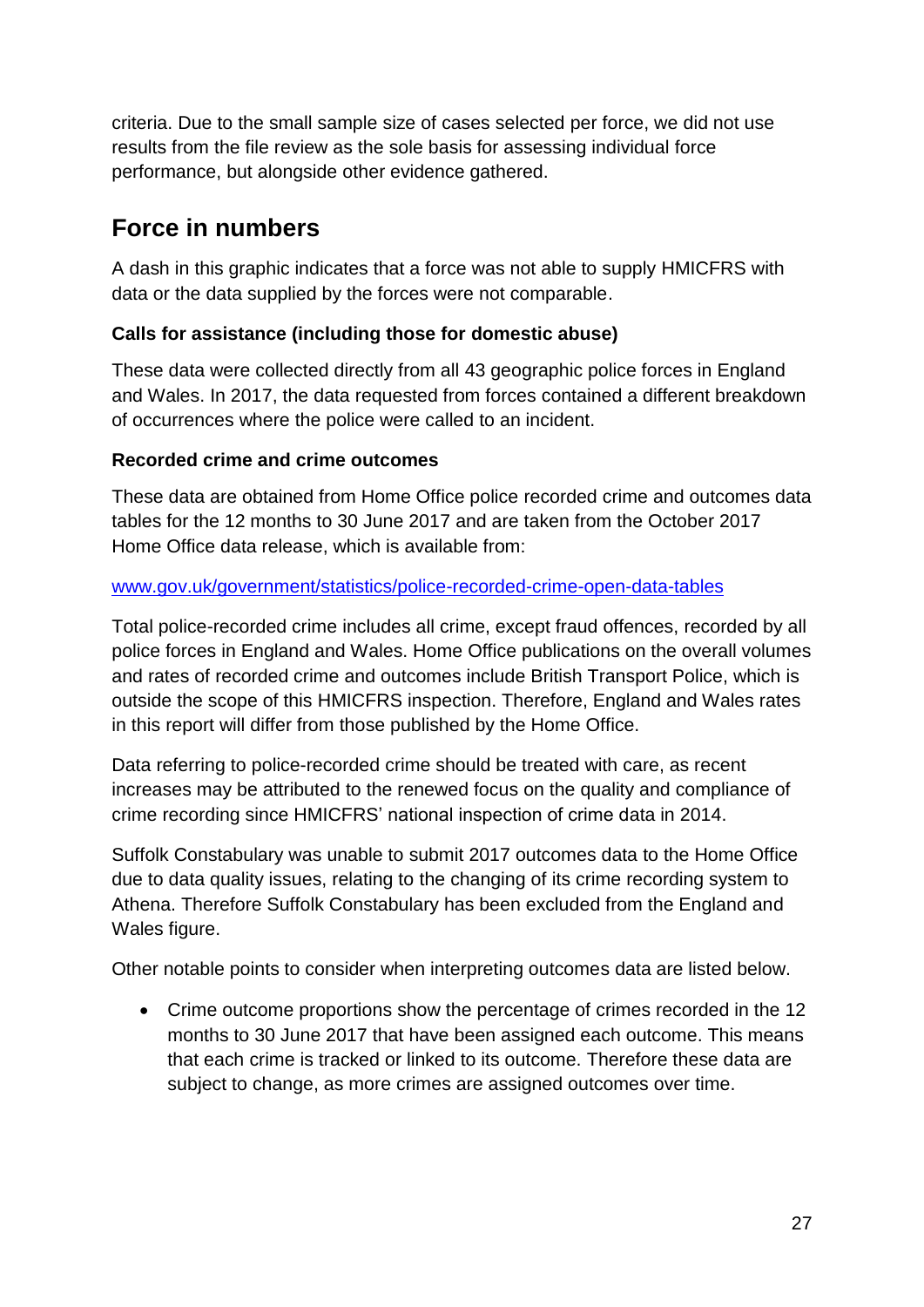- Under the new framework, 37 police forces in England and Wales provide outcomes data through the Home Office data hub (HODH) on a monthly basis. All other forces provide these data via a manual return also occurring on a monthly basis.
- Leicestershire, Staffordshire and West Yorkshire forces participated in the Ministry of Justice's out of court disposals pilot. This means they no longer issued simple cautions or cannabis/khat warnings and they restrict their use of penalty notices for disorder as disposal options for adult offenders, as part of the pilot. These three pilot forces continued to operate in accordance with the pilot conditions since the pilot ended in November 2015. Other forces subsequently also limited their use of some out of court disposals. Therefore, the outcomes data should be viewed with this in mind.
- Direct comparisons should not be made between general crime outcomes and domestic abuse-related outcomes. Domestic abuse-related outcomes are based on the number of outcomes for domestic-abuse related offences recorded in the 12 months to 30 June 2017, irrespective of when the crime was recorded. Therefore, the domestic abuse-related crimes and outcomes recorded in the reporting year are not tracked, whereas the general outcomes are tracked.
- For a full commentary and explanation of outcome types please see Crime Outcomes in England and Wales: year ending March 2017, Home Office, July 2017. Available from: [www.gov.uk/government/uploads/system/uploads/attachment\\_data/file/63304](http://www.gov.uk/government/uploads/system/uploads/attachment_data/file/633048/crime-outcomes-hosb0917.pdf) [8/crime-outcomes-hosb0917.pdf](http://www.gov.uk/government/uploads/system/uploads/attachment_data/file/633048/crime-outcomes-hosb0917.pdf)

#### **Anti-social behaviour**

These data are obtained from Office for National Statistics data tables (year ending 31 March 2017), available from:

#### [www.ons.gov.uk/peoplepopulationandcommunity/crimeandjustice/datasets/policeforc](http://www.ons.gov.uk/peoplepopulationandcommunity/crimeandjustice/datasets/policeforceareadatatables) [eareadatatables](http://www.ons.gov.uk/peoplepopulationandcommunity/crimeandjustice/datasets/policeforceareadatatables)

All police forces record incidents of anti-social behaviour (ASB) reported to them in accordance with the provisions of the National Standard for Incident Recording (NSIR). Forces record incidents under NSIR in accordance with the same victimfocused approach that applies for recorded crime, although these data are not subject to the same quality assurance as the main recorded crime collection. Incident counts should be interpreted as incidents recorded by the police, rather than reflecting the true level of victimisation. Other agencies also deal with ASB incidents (for example, local authorities and social landlords), but incidents reported to these agencies will not generally be included in police data.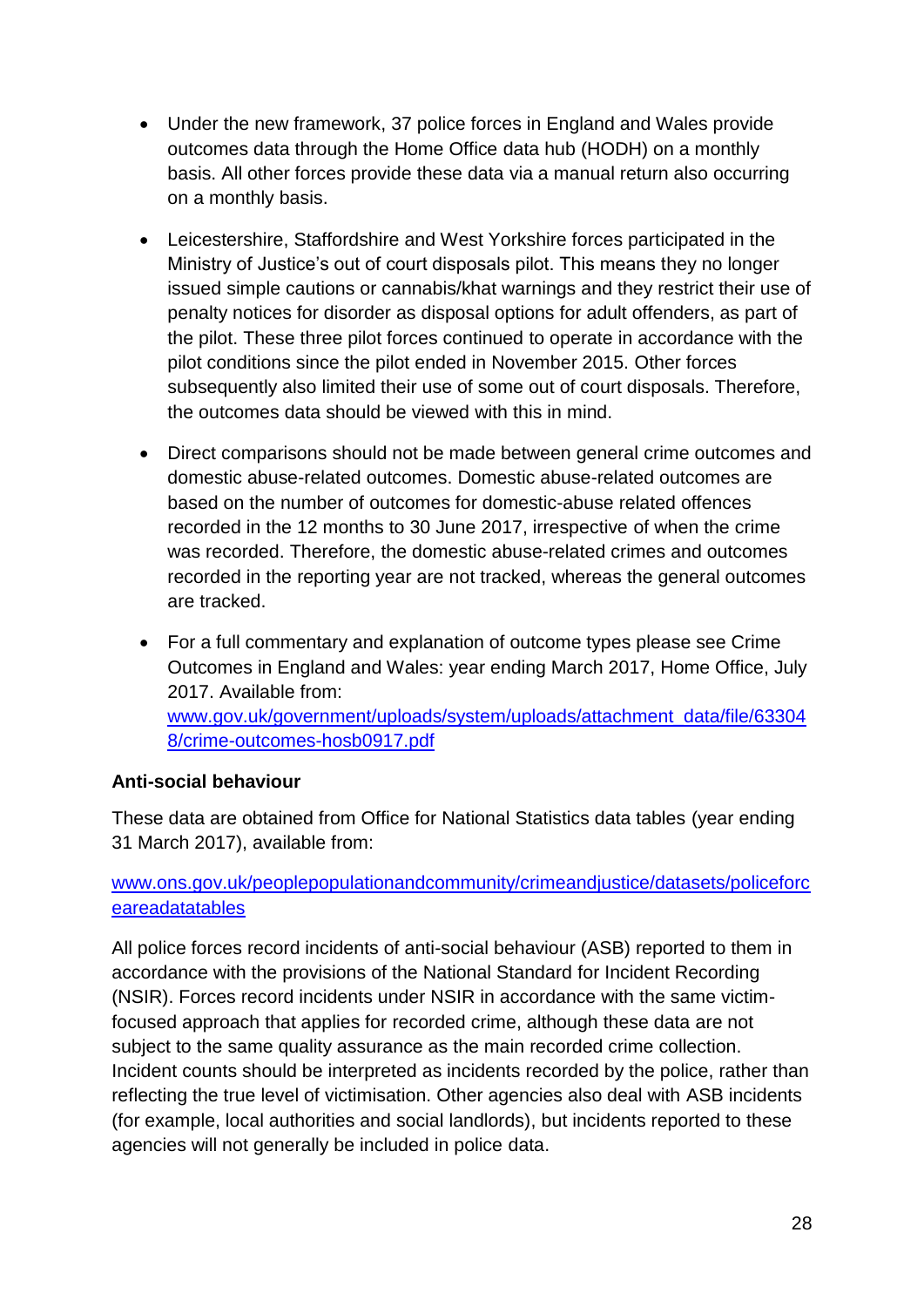When viewing this data the reader should be aware that Warwickshire Police had a problem with its incident recording. For a small percentage of all incidents reported during 2015-16 the force could not identify whether these were ASB or other types of incident. These incidents have been distributed pro rata for Warwickshire, so that two percent of ASB incidents in the reporting year for 2015-16 is estimated.

#### **Domestic abuse**

Data relating to domestic abuse-flagged offences is obtained through the Home Office for the 12 months to 30 June 2017. These are more recent data than those previously published by Office for National Statistics. The Home Office collects these data regularly and requires all forces to record accurately and flag domestic abuse crimes. Domestic abuse flags should be applied in accordance with the Home Office Counting Rules<sup>17</sup> to ensure consistency across forces, and within published data sets.

Data relating to domestic abuse arrests and outcomes were collected directly from all 43 geographic police forces in England and Wales.

Further information about the domestic abuse statistics and recent releases is available from:

#### [www.ons.gov.uk/releases/domesticabuseinenglandandwalesyearendingmarch2017](http://www.ons.gov.uk/releases/domesticabuseinenglandandwalesyearendingmarch2017)

When viewing this data the reader should be aware that North Yorkshire Police was unable to give the Home Office comparable data on domestic abuse-flagged crimes. The force extracted data for HMICFRS on the powers and outcomes used to deal with these offences by using an enhanced search. This search examined additional factors (such as the victim / suspect relationship) and included a keyword search to identify additional domestic abuse crimes which may not have been flagged. The force used a simpler search, which identified domestic abuse crimes by flagging alone, to extract data it supplied to the Home Office. As North Yorkshire Police's data on domestic abuse are not comparable with other forces, we have excluded the data.

<sup>&</sup>lt;u>.</u> <sup>17</sup> Home Office Counting Rules are rules in accordance with which crime data – required to be submitted to the Home Secretary under sections 44 and 45 of the Police Act 1996 – must be collected. They set down how the police service in England and Wales must record crime, how crimes must be classified according to crime type and categories, whether and when to record crime, how many crimes to record in respect of a single incident and the regime for the re-classification of crimes as no-crimes.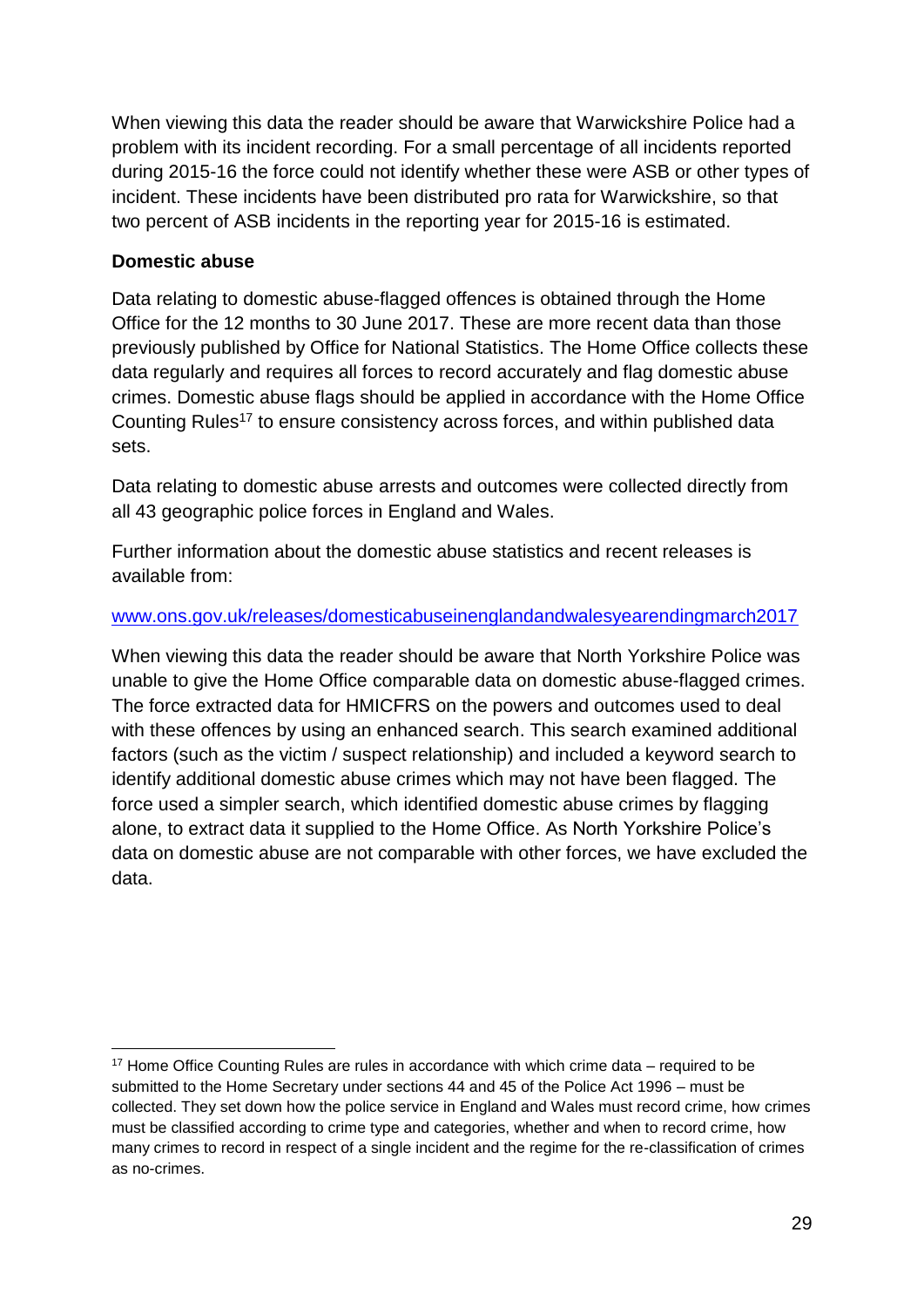#### **Organised crime groups (OCGs)**

These data were collected directly from all 43 geographic police forces in England and Wales. City of London Police is excluded from the England and Wales rate as its OCG data are not comparable with other forces due to size and its wider national remit.

As at 1 July 2017 City of London Police had recorded 46 OCGs. However during the inspection we found that only six OCGs were within the force's geographical area and the remaining 40 were part of the National Fraud Intelligence Bureau's remit.

# **Figures in the report**

Not all forces' reports will contain all the figures we mention in the sections below. This is because some forces' data was incomplete or not comparable with England and Wales data, and in 2017 HMICFRS undertook risk-based inspections. More details about our risk-based approach can be found here: [www.justiceinspectorates.gov.uk/hmicfrs/peel-assessments/how-we-inspect/2017](http://www.justiceinspectorates.gov.uk/hmicfrs/peel-assessments/how-we-inspect/2017-peel-assessment/#risk-based) [peel-assessment/#risk-based](http://www.justiceinspectorates.gov.uk/hmicfrs/peel-assessments/how-we-inspect/2017-peel-assessment/#risk-based)

#### **Rate of anti-social behaviour (ASB) powers per 1 million population, by force, in the 12 months to 30 June 2017**

These data were collected directly from all 43 geographic police forces in England and Wales. HMICFRS collected data on anti-social behaviour powers, including:

- criminal behaviour orders:
- community protection notices;
- civil injunctions;
- dispersal orders.

Together these powers form the anti-social behaviour (ASB) powers considered in this report.

The Crime and Policing Act 2014 introduced ASB powers which can be applied by both local authorities and the police. The ASB powers data provided in this report covers police data. Therefore, results should be treated with caution as they may not include instances where local authorities exercised these powers.

When viewing this data the reader should be aware of the following:

• Bedfordshire Police, Greater Manchester Police and the Metropolitan Police Service were unable to provide data on anti-social behaviour powers as the data are not held centrally within each force.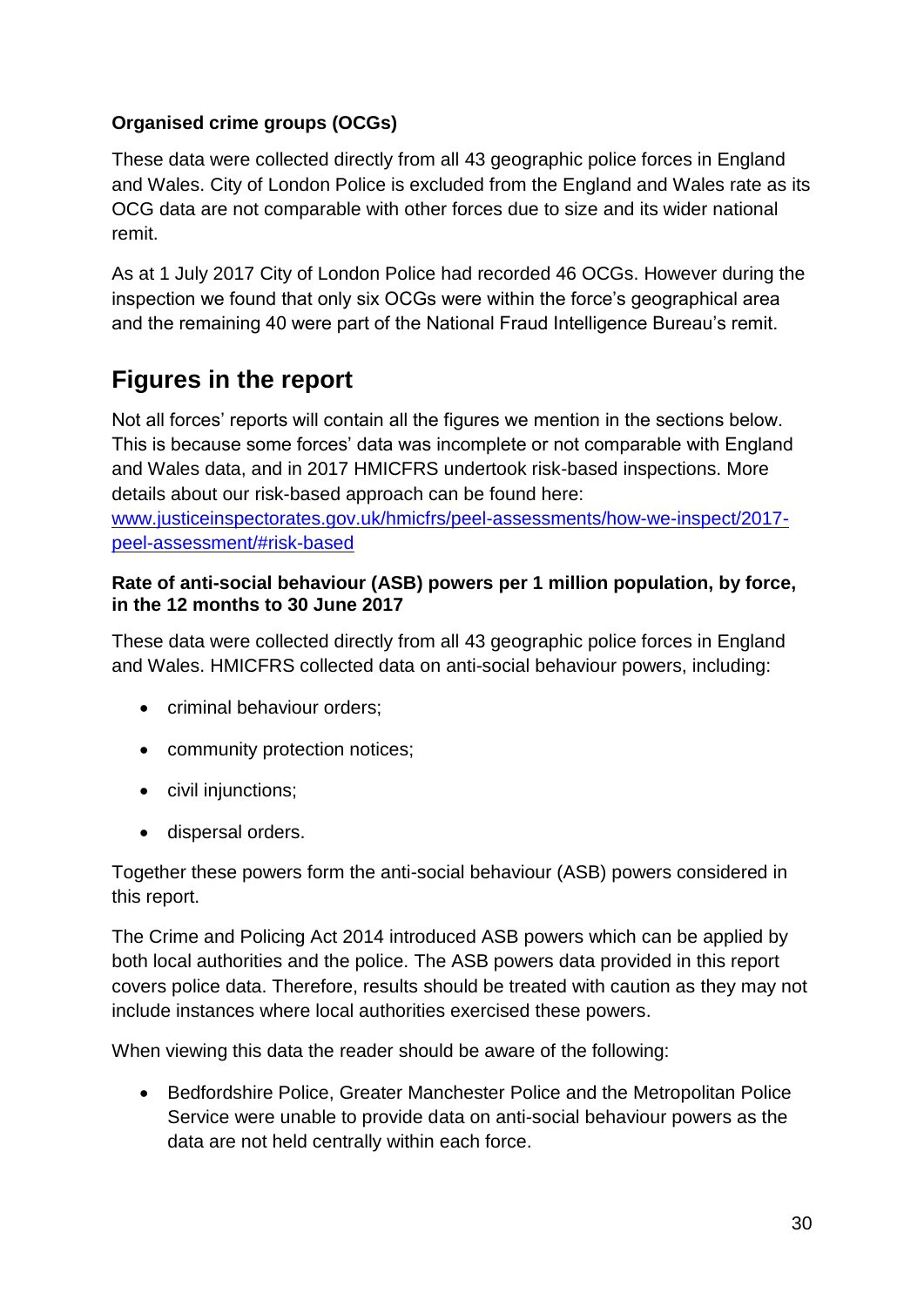- Greater Manchester Police was unable to provide any 2016 ASB use of powers data. Greater Manchester Police intends for its new integrated operational policing system to incorporate recording of ASB powers.
- Suffolk Constabulary was only able to provide data for the southern area of the force in 2017. Therefore its data are excluded.
- The forces highlighted above are not included in the figure or in the calculation of the England and Wales rate.
- Gloucestershire, Hertfordshire, Humberside and Merseyside forces were only able to provide partial 2017 ASB use of powers data.
- Gloucestershire Constabulary and Hertfordshire Constabulary were unable to obtain data regarding the number of civil injunctions as their local authorities lead the application of these.
- Humberside Police was unable to provide data on community protection notices and civil injunction notices as its local authorities lead the application of these. The force does not collect data on criminal behaviour orders and dispersal orders.
- Merseyside Police was unable to provide data on dispersal orders as these orders are attached to individual crime files.

#### **Proportion of investigations where action was taken, by force, for offences recorded in the 12 months to 30 June 2017**

Please see 'Recorded Crime and Crime Outcomes' above.

Suffolk Constabulary was unable to provide 2017 crime outcomes data. Dorset Police was unable to provide 2016 crime outcomes data. Therefore, these forces' data are not included in the figure.

Dorset Police was unable to provide 2016 crimes outcome data, because it had difficulty with the recording of crime outcomes for the 12 months to 30 June 2016. This was due to the force introducing the Niche records management system in spring 2015. Problems with the implementation of Niche meant that crime outcomes were not reliably recorded.

#### **Domestic abuse arrest rate (per 100 domestic abuse-related offences), by force, in the 12 months to 30 June 2017**

Please see 'Domestic abuse' above.

• The arrest rate is calculated using a common time period for arrests and offences. It is important to note that each arrest is not necessarily directly linked to its specific domestic abuse offence recorded in the 12 months to 30 June 2017 in this calculation. It is also possible to have more than one arrest